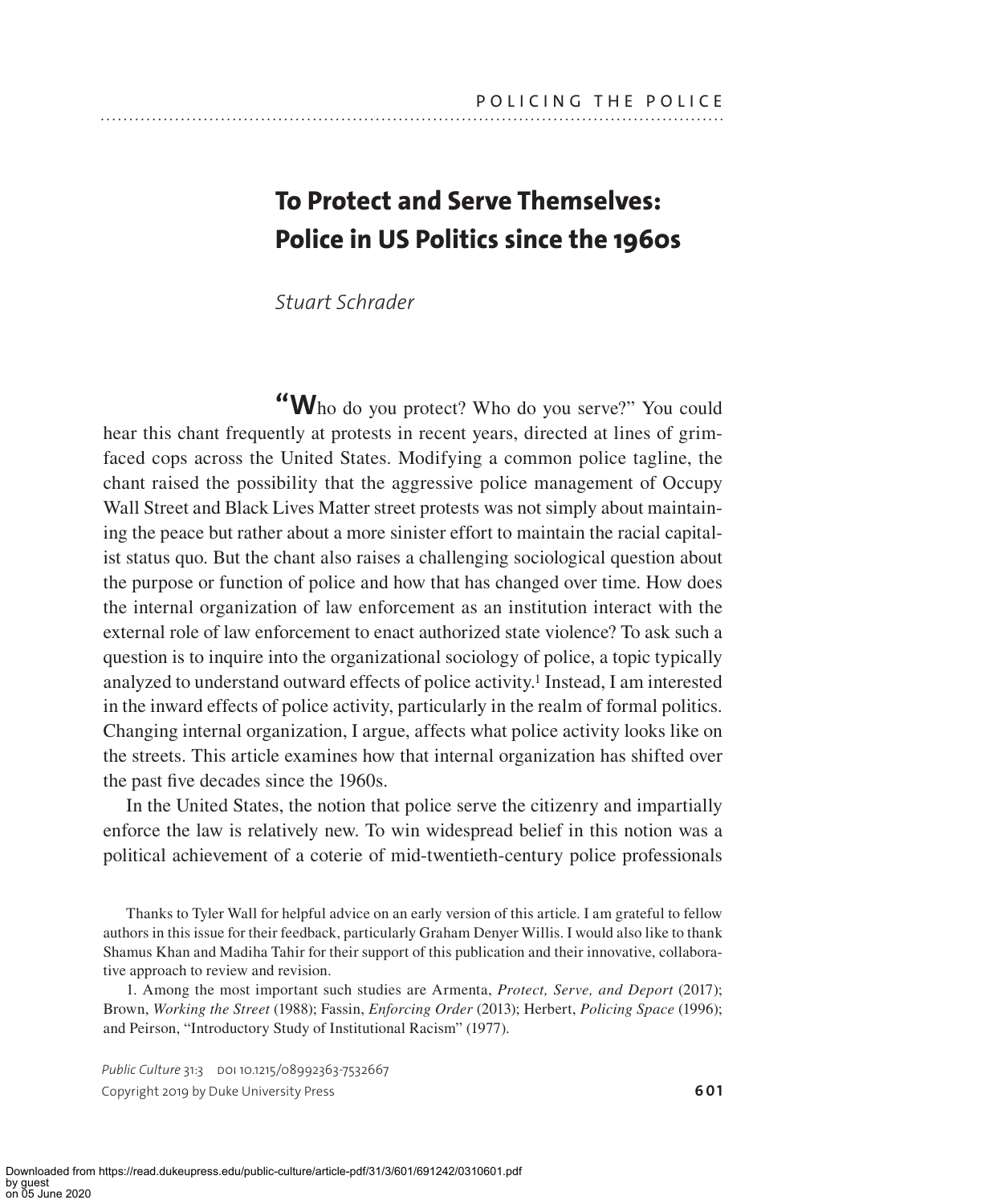who felt they had to stamp out voluminous evidence to the contrary in many Americans' everyday lives. According to widely accepted periodizations, US police underwent a transformation across the twentieth century. In the first part of the century, police officers were largely the foot soldiers of partisan political machines. They had little formal training. Political loyalty was the primary job requisite. The machines were engines of state formation, with police violence protecting business interests and assuring racial and ethnic order. Police directly served powerful political bosses and enforced loyalty with their nightsticks. Once entrenched, however, these very engines of state formation proved incapable of ensuring state legitimacy. Cruel violence and clear partisanship, along with class and racial selectivity, imperiled the ability of the state to govern without serious challenge from social movements. Police professionalization was one major response. This effort had two peaks, one in the 1920s and one in the 1960s, with the first originating within policing and the second imposed more directly by social-movement and other public pressures in the high era of civil rights struggles. Professionalization disentangled cops from political machines, raised standards of training, increased pay, and formalized procedures. Entry-level educational requirements increased, reliance on technological innovations intensified, and rigorous divisions of labor within police forces emerged. Instead of a haphazard and purely reactive stance toward crime and emergency response, the mark of professionalized policing was to be methodical planning. Prestige and political independence were the goals. Now police would better serve to legitimize the liberal state by enacting violence, or its threat, with fairness and without bigotry. That project was never completed, but it was the dominant approach among police for decades. It remains the dream of many police leaders today.2

Yet since the 1970s another period in the evolution of policing has been upon us, one that scholars have yet to identify and name. If professionalization entailed the extraction of police from political control of partisan machines so that they might act as independent executors of law and order, a peculiar result followed. Once freed of political requirements, police were able to organize themselves as coherent and semiautonomous political actors with their own interests. This new purpose and function is inwardly directed, as police have come to protect neither party machines nor the legitimacy of the state but, rather, themselves. Police assert political autonomy while also making demands on the state for resources. With crime as a key campaign issue, and with bipartisan calls for its reduction, elected

2. One classic account is Fogelson, *Big-City Police* (1977).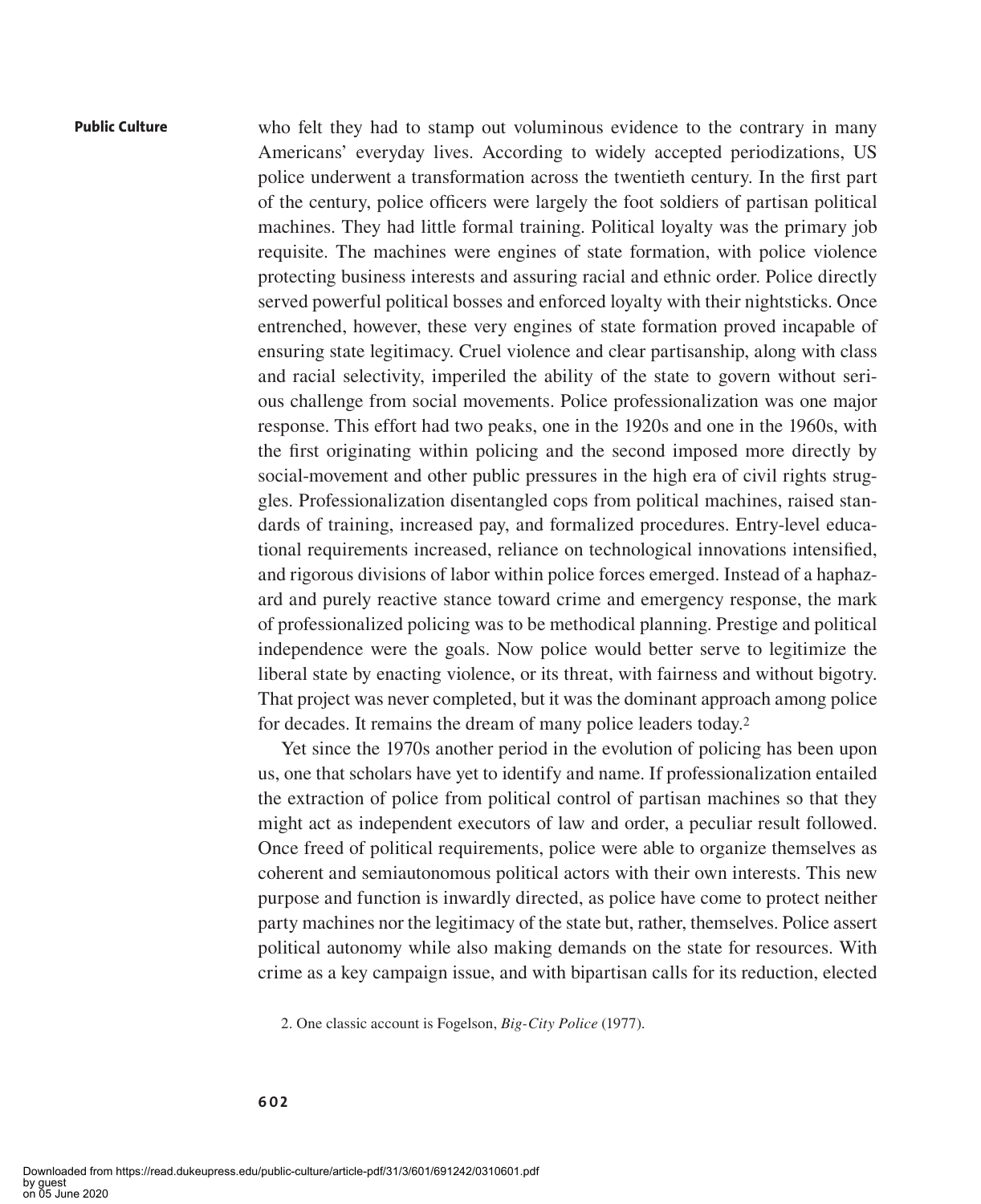officials entrusted police to fulfill their political promises. Professionalization, moreover, conferred on police a monopoly of expertise in the particular social region of crime control. This situation created a structural trap: police gained more resources and ideological support even when they could not or did not curtail crime because officials had made campaign promises that assumed police would succeed and officials were thus loath to criticize their failures. Police gained prodigious political power in the process, touted for isolated successes and fiscally rewarded because of the mistaken belief that more resources would finally turn the tide in the fight against crime.

Rather than elected officials demanding loyalty from police, as was the case during the partisan era, today police demand fealty of elected officials. At the same time, police continually expand their capital-intensive repertoires. In this way, as fiscal Electroluxes sucking up every last penny they can find, the police of today might be best characterized not as partisan or professional but as profiteering. The internal logic of police has shifted. This perspective suggests that activist appeals for fairness and procedural reform in the wake of police killings of unarmed Black people are asking for a return to a bygone internal logic of police, one that itself gave rise to the conditions of the present.

To analyze the changing organizational sociology of police, this article examines the International Association of Chiefs of Police (IACP), a membership organization composed of police executives from across the United States and beyond. The IACP got its start in the nineteenth century and has counted among its members many important figures in the history of US law enforcement. It became the locus of police professionalization in the 1950s, aiming to sever cops from political machines once and for all. In this article, I show how the IACP renovated itself under the leadership of former high-ranking FBI agent Quinn Tamm in the 1960s to become a key supporter of what became President Lyndon Johnson's "war on crime," building on the organization's experience in assisting the federal government in the Cold War effort to raise policing standards and introduce professionalism in "Third World" countries considered at risk of communist subversion. At home, the federal government waged war on crime by providing money and technical assistance to states and municipalities, as well as private organizations, research firms, and academics. The Office of Law Enforcement Assistance (OLEA), created in 1965, and the much larger Law Enforcement Assistance Administration (LEAA), which replaced it in 1968, were the vehicles for the war on crime. This effort marked the apogee of professionalization and set into motion processes that would usher in the next era of policing, characterized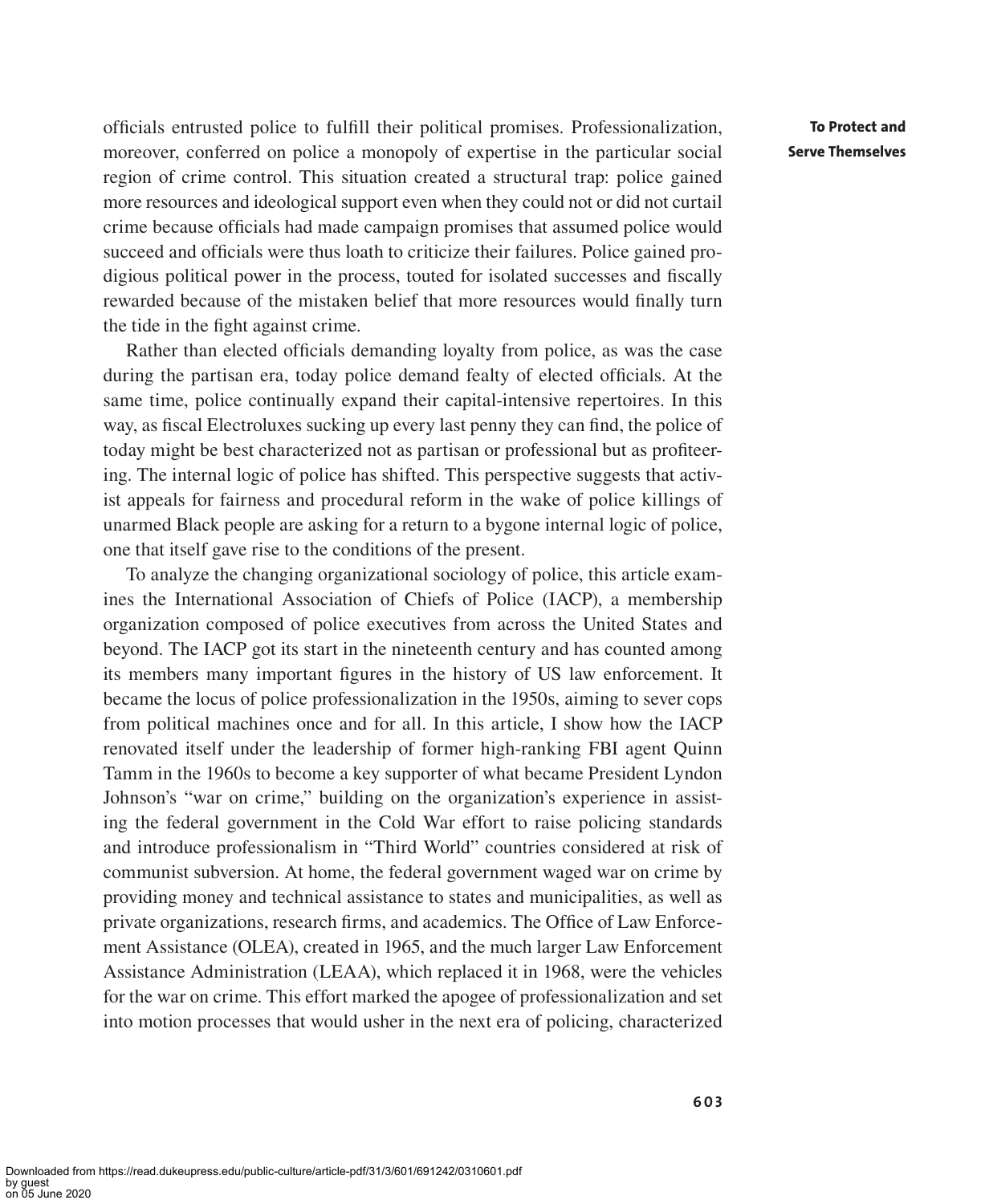by a strong rift opening up between professionalizing police executives and rankand-file officers. After explaining the IACP role in the development of the war on crime, I examine an episode from the 1980s that revealed this rift. I then turn to how the IACP attempted to continue to spearhead the self-conscious organization of police as a political force throughout the 1990s, when it provided key support for President Bill Clinton's anticrime efforts. The IACP has been the crucible and catalyst for the shifting institutional logic of police, while reaping material benefits from policies it has advocated.

### **Territorialism and Scales**

Police protect and enforce social boundaries. Through professionalization, this boundary work became a key part of how police approached themselves, orienting officers' accountability mainly to professional standards rather than to broader social forces, actors, and institutions. The police came to protect the boundaries of their profession by orienting expenditure of political capital inward, rather than using it on behalf of a broader project of securing the legitimacy of elected officials or governing regimes.3 Notably, a catalyst for this disposition was itself a territorial border-crossing effort, as explained below, to impart US-style professionalism to police from other countries, which changed the IACP's relationship with the federal government. If professionalism was supposed to tame some of the wild and brutal characteristics of policing, then its unexpected effect was to allow police to take on a political life of their own.

What professionalism enables has been mutating, particularly as crime rates have fallen and urban economies and municipal tax bases have metamorphosed. These transformations did not occur in a vacuum. From the 1960s to the present, intragovernmental fiscal relations have undergone rescaling processes affecting police. The war on crime itself rescaled federal-state-municipal relations. It aimed to help jurisdictions with limited fiscal capacity to improve law enforcement by funneling federal dollars to them, even as other federal funding tightened.4 Yet it is important to pay attention to actors beyond administrative and elected bodies. Organizations like the IACP act nationally or even internationally but are composed of place-bound member police executives. These members, through these organizations, can "jump scales" to address legislative bodies and audiences

<sup>3.</sup> The classic sociological text on professionalization is Abbott, *System of Professions* (1988).

<sup>4.</sup> The war on crime has been unfortunately ignored in the literature on state-spatial rescaling: Cox 2009; Brenner 2009a.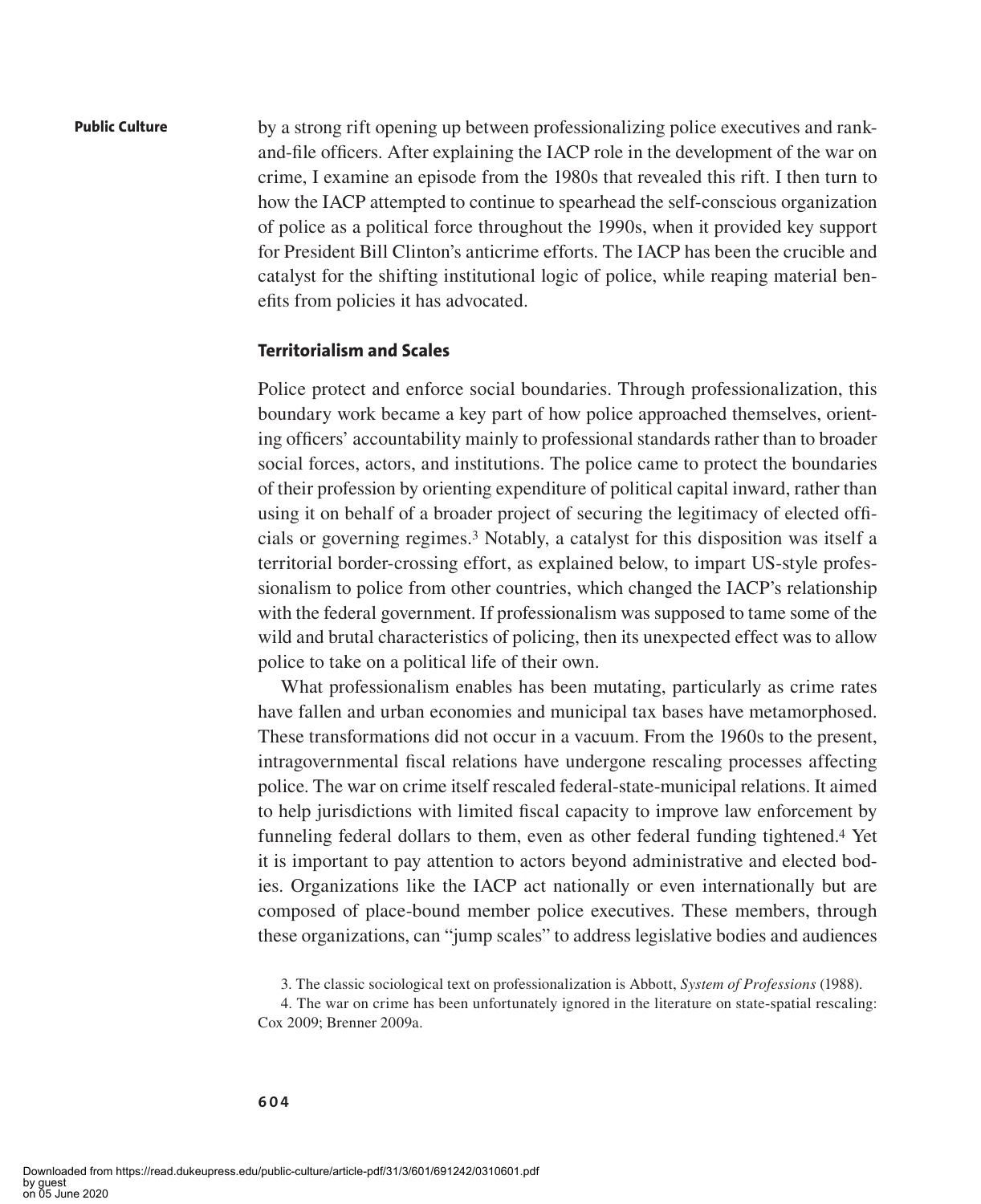outside their jurisdictions.5 At the same time, state- and municipal-level organizations, including unions or union-like entities that engage in formal or informal collective bargaining, are vehicles for pressing sector-wide demands introduced to the national agenda by lobbying of the IACP and other organizations but in distinctly geographically bounded forms. National executive organizations like the IACP and rank-and-file unions converge on the expansion of resources for police but differ on how best to use police legitimacy and professional autonomy. The conflict between them can be characterized by looking at the perspectives each brings to the internal organization of policing. Executives answer to elected officials, but rank-and-file police answer to the internal police hierarchy. This article focuses on the efforts of executives and their organizational cohesion, rather than the rank and file and the effects of unionization. For executives organized extrajurisdictionally, professionalism enables political autonomy. For rank-and-file officers, political autonomy enables professional insulation.

Internal conflict and variegation within police, however, must further be analyzed in terms of macro-level changes in political economy. A key component of the rescaling processes shaping urban finances and governance in the period under examination has been what David Harvey (1989) characterized as the shift from managerialism to entrepreneurialism. US police organizations have also been caught in this shift. Political demands for crime control in this period have had great affinities with the economic turn toward urban entrepreneurialism, as city governments compete with each other, using crime rates as proxies for consumer desirability. But less appreciated has been the way that this condition has pushed police departments to become entrepreneurs themselves. They have advocated for their own interests, within a matrix of urban competitiveness shaped by racialized fears of crime. At the national scale, organizations like the IACP have pushed for greater sector-wide fiscal endowments. At state and local scales, police departments have competed with each other and competed with other administrative state agencies for resources. This intrastate competition is nestled within locational competition among municipalities for mobile capital investment. If neoliberalization has entailed concomitant "rollback" and "rollout" moments, interagency competition has meant fiscal rollback for some agencies and fiscal rollout for others (Peck 2012). Police have frequently won this competition, which helps

5. In the literature on scale, "scale jumping" has typically been considered the activity of social movements. Here I suggest that it is also a key activity of actors within the state, particularly in the specific situation of US federalism. At the same time, I recognize the analytic problems of such a metaphor, which reifies and hierarchizes scales as external to social processes that are better understood as "scaled." See Brenner 2009b and Miller 2009.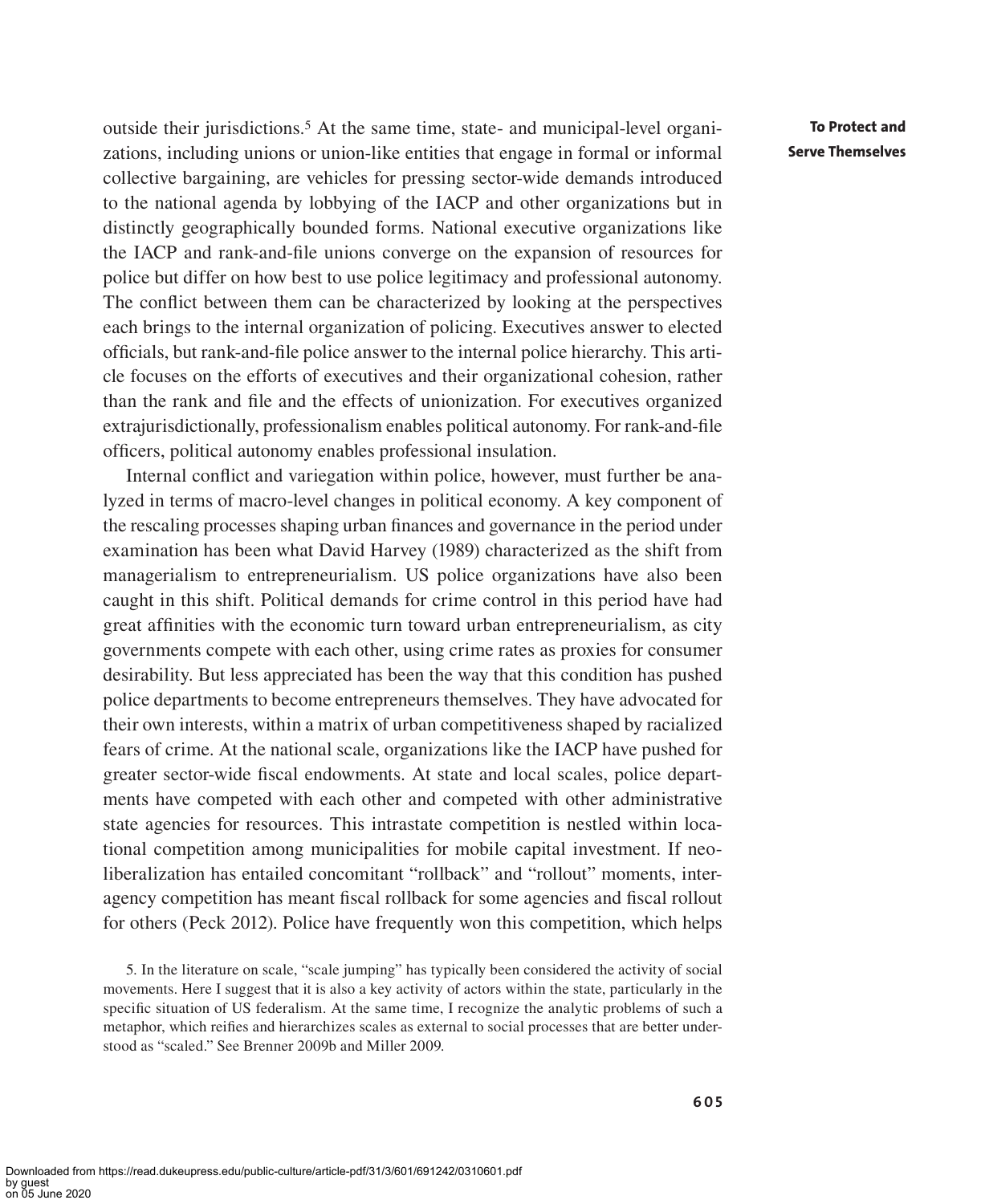explain why fiscal austerity has not been applied uniformly within and among the fifty states and their municipalities.

## **Policing Theories of the State**

This research reveals the surprising convergence between orthodox Marxist and liberal theoretical approaches to police. Both remain ahistorical and inattentive to the shifts across the twentieth century in policing charted here. Both often fail to grasp the state itself as complex and contradictory, presuming rather than demonstrating that state legitimacy is achieved and uniformly shared across state apparatuses. Neither theorizes how actors within the state instrumentalize legitimacy for their own purposes. The orthodox Marxist approach posits the police as an instrument of class rule, a conduit for exogenous forces to impinge, mainly through coercion, upon exogenous objects, from dominating to dominated. Police exist for the "rationalization of social relations," which remains a key analytic and political insight, though it cannot explain what police achieve at scales beyond the street stop or even the factory picket line (Spitzer 1993).6 In such theoretical accounts, class struggle occurs outside the police. The police consistently aid class rule by acting according to external dictates transmitted from an often monolithic-seeming capitalist class. Similarly, liberal accounts, which focus on procedural fairness, or lack thereof, in police activity, posit a neutral institution as the goal (President's Task Force 2015). Again, class and other forms of conflict occur outside the police, but occasionally police take a (predictable) side. If the police can devise procedures that enable them not to take a side, then their neutrality will be preserved, and fairness will be within reach.

The alternative approach developed here understands the police as possessing a specific institutional materiality and a scale-selective mode of operations. Building on the insight of Nicos Poulantzas that the state is a social relation—a material condensation of a balance of forces expressed in a specific form—the police too might be understood as a social relation, in addition to the rationalizer of social relations that exist beyond them. The state, for Poulantzas, comprises social relations expressing and realizing dominant and subordinate forces through specific agencies or branches. These branches contend strategically with each other within the state for ideological and resource primacy. Policing is also an internally con-

6. Sidney L. Harring (1983) offers the best account of the orthodox Marxist view, while also suggesting a route out from it that remains within a Marxian theoretical project. He argues that police do not exist outside class struggle, but he nonetheless insists that the "form" of police has not changed in over one hundred years. See also Walker 1977.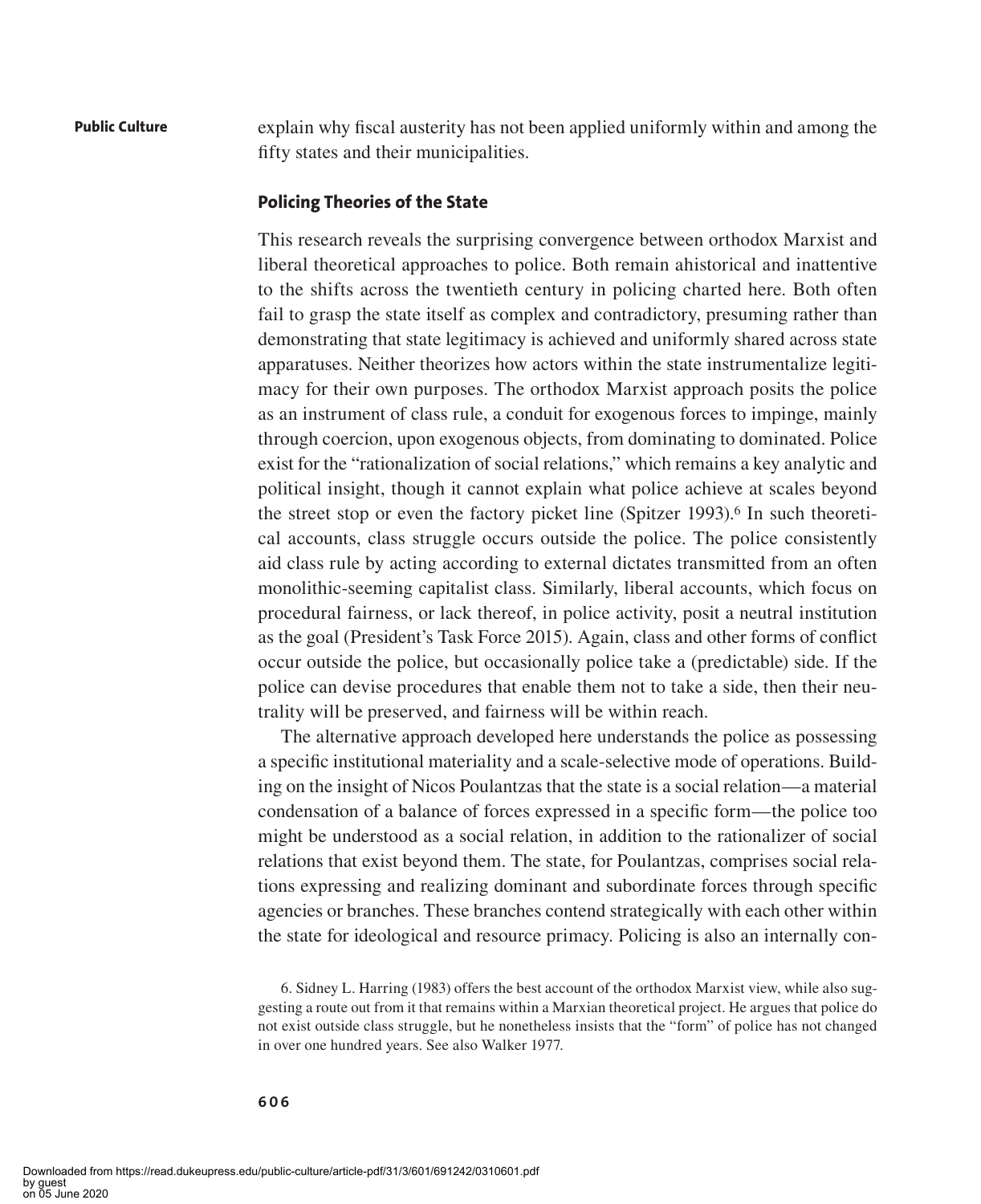tested field, but police are endowed with material interests and political wherewithal to realize those interests. Such inwardly directed action is semiautonomous from what police outwardly do to secure the conditions for capital accumulation and enforce and perpetuate racial inequality. Police are not neutral or frictionless vessels that transmit exogenous forces. Nor are police the thin blue line, as they have historically understood themselves: the bearers of reason and virtue, against the chaos of civil society. Rather, police are institutionally striated, with officers and units channeled in competing directions (technoscience is one, manual labor is another). Police self-organize according to this contestation, with capital-intensive professionalization as one expression. Police professionalization was, to repurpose the words of Poulantzas ([1978] 2000: 184), "imposed on the State by the struggle of the dominated classes," who became fed up with the conduct of police, particularly after World War II. But police action in the current era represents not simply the reassertion of the power of the dominating classes but the police acting as a type of dominating class for itself, inscribing its power on the state and civil society. Police action to rationalize social relations is their downscaling prerogative of governance; police action to endow themselves with resources and institutional autonomy from onerous oversight is their upscaling prerogative. This perspective suggests a superordinate unity behind contending popular understandings of the current era of policing, such as militarized, order maintenance, data driven, or community policing. All entail organized police activity to bolster their own power, independence, and resources, conditioned by a macro-level political economy of interjurisdictional and intrajurisdictional competitiveness.

## **Professionalization and Its Discontents**

The conditions of the current moment of politically self-interested advocacy by police grew out of contradictions of the earlier professionalization moment. The IACP has been at the center of both. Police have never spoken with a unified voice. Leaders of the IACP, however, attempted to speak on behalf of the profession. This move was successful in creating institutional, if not ideological, coherence among police, even as it created new divisions and challenges for purposeful and unified action. As a private, membership-based organization and publisher of a major magazine, *The Police Chief*, the IACP advocated on behalf of police as a whole. Yet it did not actually represent them because it was not a democratically accountable organization. The IACP successfully pushed for two main goals that secured its status as a representative of law enforcement's cutting edge: first, for the creation of a federal program that would enlarge the amount of resources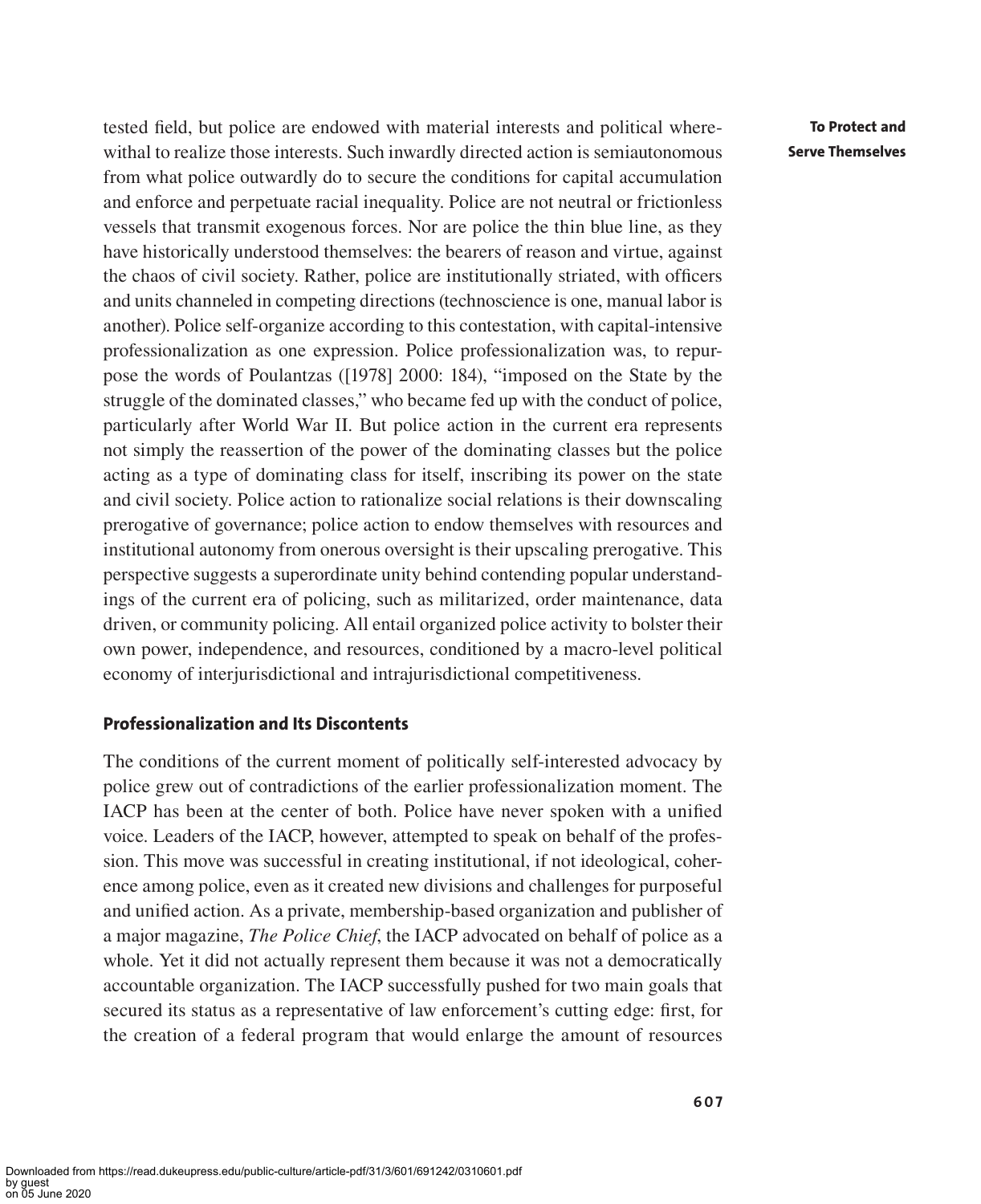available to police, and second, for a professionalization and reform program that would result from this expanded pool of resources.

The IACP's efforts in the 1960s to garner resources for police opened a Pandora's box. In general, police have been happy to accept the resources since the 1960s but have been less willing to accept the demand for professionalization. In effect, a divide opened between the top echelon of police executives and the rank and file. It was not new but became exacerbated as leaders tried to insist that their officers undertake new approaches to patrol, investigation, and emergency and special-event preparedness. The rank and file saw professionalizing reforms as a form of undue control over them. These cops used the newfound legitimacy of police to make fiscal demands on the state. The push to delink the quest for resources from the quest for reform has been largely successful. Resources flowed, but the money was not conditional on reforms IACP leaders also wanted, thanks to the design of the funding infrastructure and to long-standing conservative nostrums, as well as the architecture of federalism. The IACP's influence over policing did not diminish greatly, but other contenders, including representatives of rank-and-file police who felt no compunction to advocate reform, took advantage of the new discursive and ideological space the IACP had created by turning police into political actors.

Two major impediments to the organization of police as a coherent political force have characterized the decades since the 1960s. The first preexisted the era of professionalization: geographic unevenness. Compared to big-city police executives, small-city and rural police executives faced dramatically different social situations, crime profiles, demographics, and, most importantly, resource availability. Further, small-city chiefs have long tended to be more politically conservative and beholden to local political interests than big-city chiefs, especially after the IACP in the 1960s and 1970s successfully advocated new hiring practices for police chiefs that would enable the appointment of individuals who had not risen through the ranks of a given force he or she was to oversee. As mentioned, the war on crime's availability of funding for police through the LEAA, and its successors, combined with state increases in anticrime budget appropriations, was one major effort to decrease fiscal unevenness across the United States. To lessen the impediment of unevenness was a target of the very political intervention that ushered in the war on crime. It was a struggle to garner greater shares of the fiscal pie for law enforcement. Still, the objectives of the war on crime's fiscal instruments were innovation and reform. Lawmakers designated how LEAA funding could be used and kept it from offering direct infusions of cash to pay full salaries of new police hires, buy new equipment, or purchase land for building new facilities. Police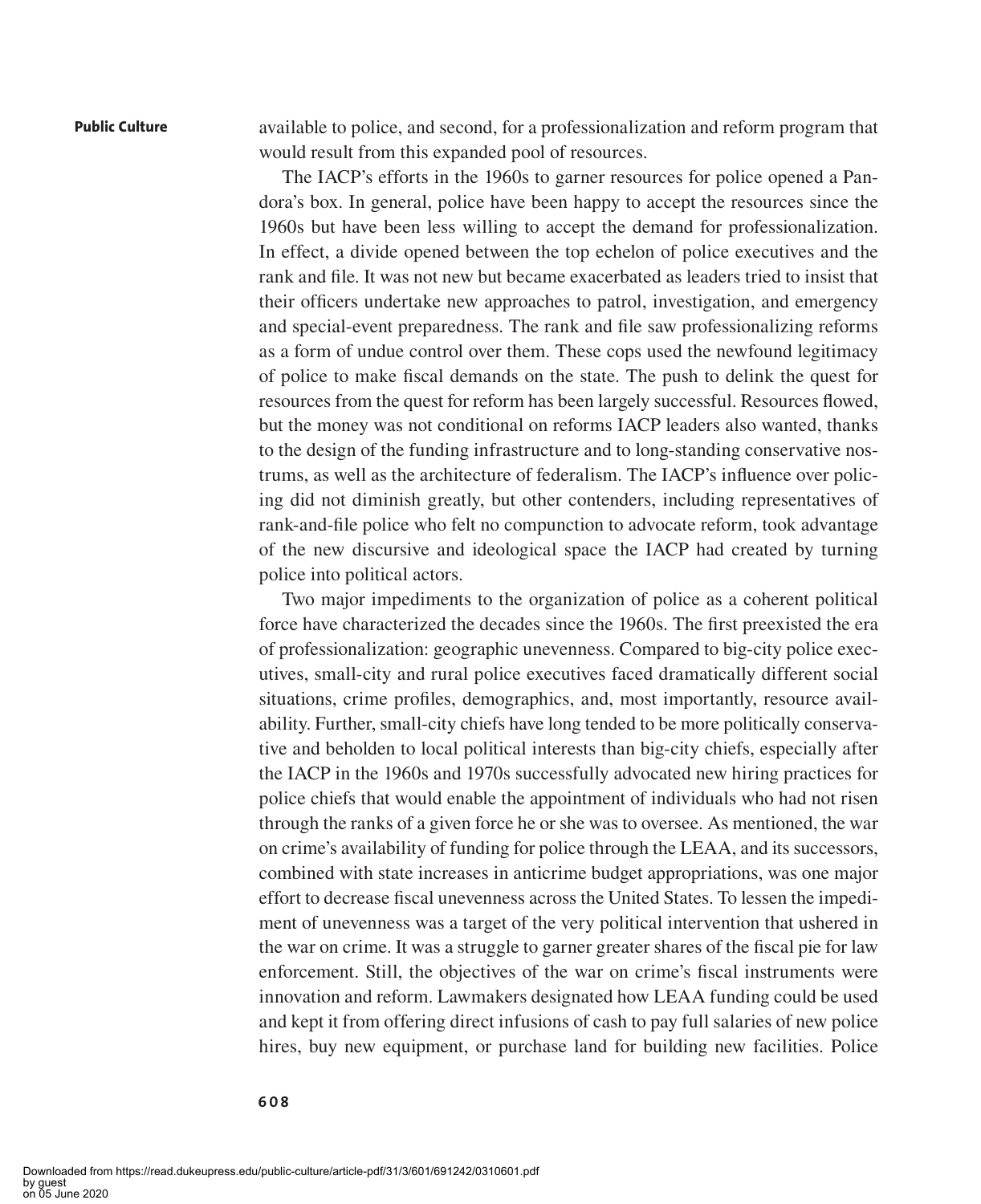chiefs may have desired such infusions in the 1960s, but Congress did not allow such federal funding until the 1994 Violent Crime Control and Law Enforcement Act. By this time, chiefs' fears that such subventions might come with conditional strings attached had largely been assuaged—because by then police chiefs were speaking with a more unified voice. Geographic unevenness was not impervious to federal outlays.

In contrast, a divide between police chiefs and rank-and-file officers, also preexisting, grew as professionalization became dominant. In general, the leading professionalizers of the mid-twentieth century saw the route to reform and modernization of policing as the institutionalization of a more military-like hierarchy, with greater controls on the activities of patrol officers. These controls would be ensured not only by more extensive training requirements but also by explicit procedural codes. The particular modality of the war on crime, which made most funding contingent on innovative research-intensive measures, heightened hierarchical tensions. These measures often required new everyday routines among officers. Many chafed at such requirements. Moreover, this division overlapped with geographic unevenness, as few small-city chiefs were deeply interested in innovation, though some realized that innovative and experimental reforms might raise their own professional profiles while additionally garnering new revenue streams (Schrader 2017). Perceived as limitations on the sacrosanct and racially selective discretion of individual rank-and-file police officers, professionalization fostered a backlash that took two forms: first, a rumbling labor revolt that persists to the present (outside the scope of this article), and second, an effort among police scientists to create a new police orthodoxy that reasserted the individual officer's discretion. This new orthodoxy has earned a range of labels. The most common and misleading is "community policing," which makes it seem like this approach is exogenously directed when in fact it is endogenously directed toward the work routines, rhythms, and requisites of "the job." Notably, the intellectuals who have pushed this new orthodoxy all took advantage of the platforms and funding structures that professionalization created, from professional magazines to LEAA and Police Foundation grants (Kelling and Kliesmet 1971; Wilson and Kelling 1982). Some of them would resist the form professionalization took.

Professionalization was supposed to claim external legitimacy, but this organizing principle corroded from the inside. The generation of police leaders associated with professionalization was aging out over the course of the 1960s (Bittner 1978). By the beginning of the 1970s an upstart generation was challenging it, including academic figures like George Kelling and police executives like Daryl Gates of Los Angeles and Clarence Kelley of Kansas City (Tafoya 1990). The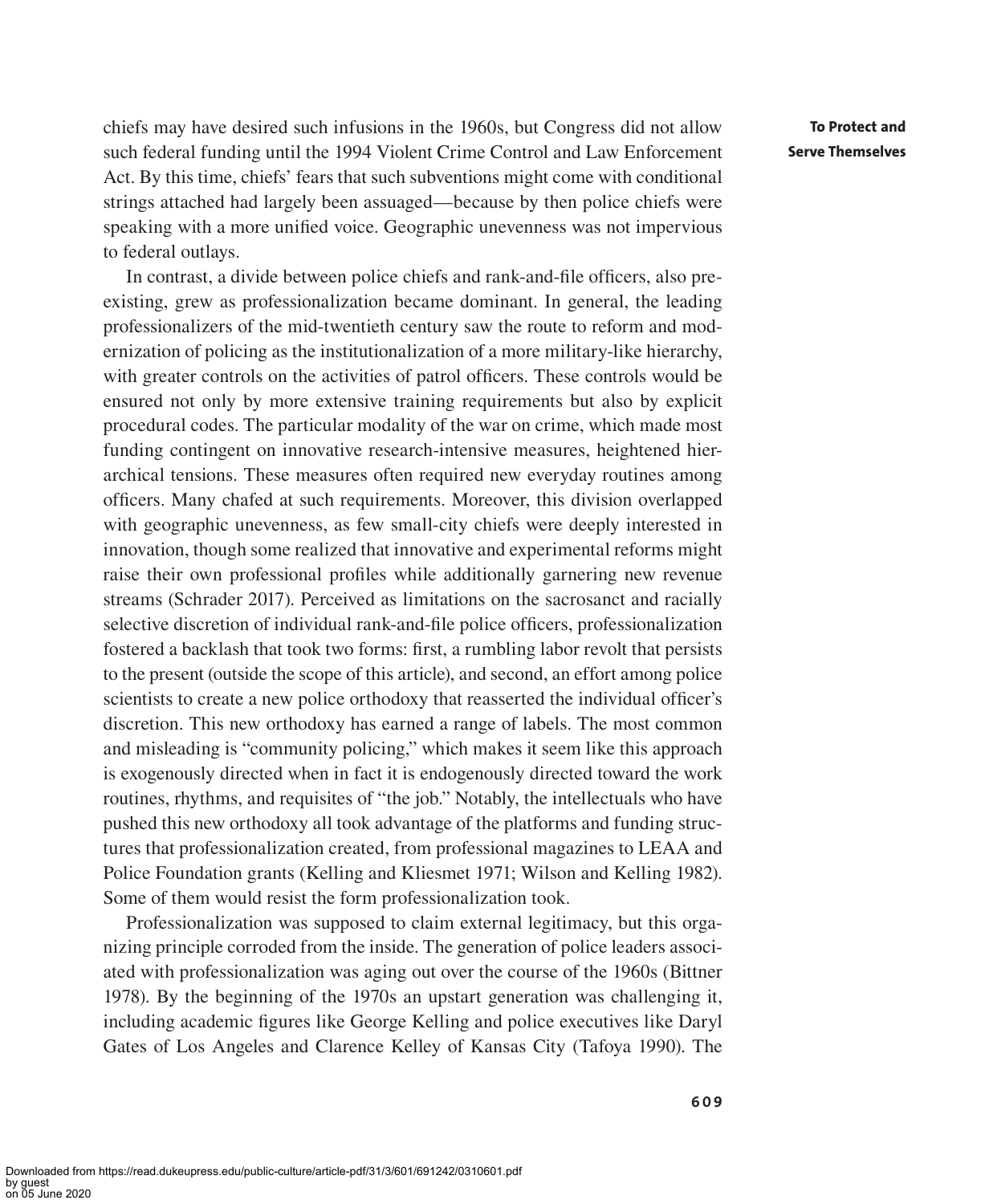fiscal infrastructure to at last achieve professionalization came into being in 1965 with the commencement of the federal war on crime and the creation of the OLEA. At this moment, professionalizers were accomplishing their goal of political independence for police, in reaction to the preceding politicized version of policing. Yet political independence was not enough because police legitimacy was fragile. Protests against racialized injustice, including police killings of Black people, spurred nearly all the civil unrest of the 1960s. These destructive events troubled the hope for slow but steady achievement of professionalism, and persistent corruption in many big-city forces seemed impervious to professionalization. For police executives, professionalization would help bolster legitimacy, but the demands it placed on rank-and-file officers were high. Routinization, methodical planning, and military-like adherence to standards, which professionalizers ordered, provoked rank-and-file revolt. For its part, the LEAA funded research, including by the IACP, on how chiefs could protect against such revolt.7 Professionalization alone did create political independence for police, but police officers transformed independence into self-interest.

Fiscal austerity, shrinking union density, and the political popularity of "law and order" appeals have coincided in the decades since Richard Nixon's election to president in 1968. These conditions created the structural context for police to embody a new type of authoritative political actor. In the period while fiscal austerity shaped government budgets across the United States and union density shrank, police in most locales managed to buck these two major trends, in part because union or union-like activity dovetailed with police-managerial efforts to resist austerity even as rank-and-file demands clashed with managerial efforts to reform work routines. In the contemporary moment of precipitously declining crime rates in most areas of the United States, the capacities police developed in their entrepreneurial or rollout efforts have now become surplus. Rather than allow these capacities to evaporate, police protect them. Police have become unwilling to let go of their competitively realized gains, placing their self-interested advocacy at an increasing distance from achieving their nominal mission of crime control.

## **International Associations**

The initial impetus for police to issue greater demands on the federal government had an unlikely origin: a forgotten Cold War effort to prevent communist revolution across the globe. From 1955 through 1962, the IACP held a contract

7. The LEAA issued a grant of over \$160,000 to the IACP for research on strike activity among police in the 1970s, resulting in William D. Gentel and Martha L. Handman's *Police Strikes* (1980).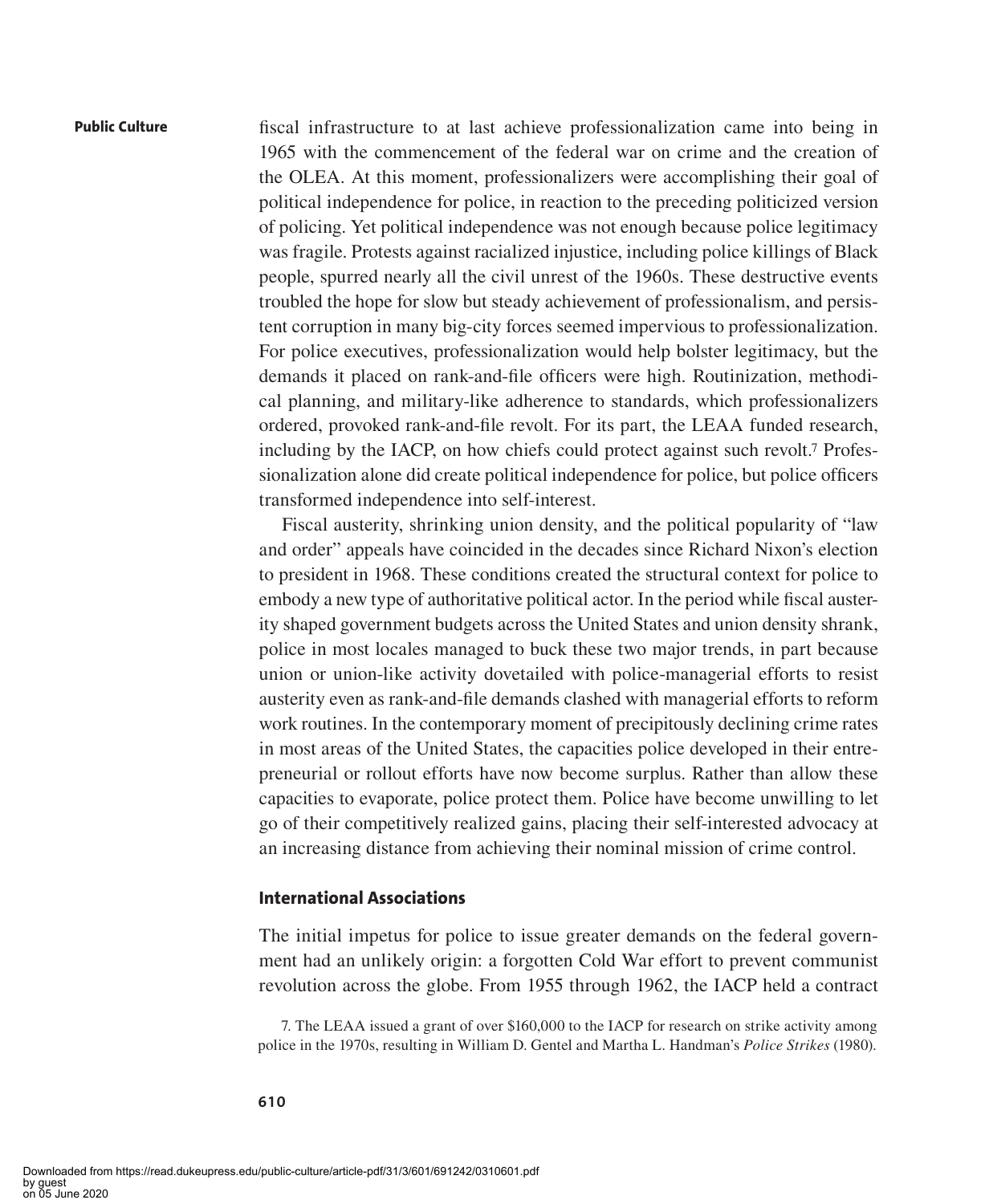with US foreign aid agencies to coordinate training of police executives from the "developing" world in the United States. Police from Iran, South Vietnam, Somalia, Chile, and many other countries visited stationhouses in US cities and towns, as well as a range of other destinations, including colleges, manufacturers of technical policing implements, military bases, prisons, and so on. The idea was to demonstrate the US model of professional policing, as well as to cultivate relationships between these police officials and US intelligence agencies. At its peak, the program brought upward of three hundred foreign police officials to the United States annually. Although the IACP admitted there were inefficiencies in its coordination of the program, the program still entailed a lot of work. Around sixty thousand days of local police work went into hosting, orienting, and training visiting police officials. Many US chiefs, though they felt honored to be included, did find the visits burdensome. And neither the IACP nor Washington reimbursed them for the effort and time their officers expended, beyond direct costs for the visit. The rewards were intangible: playing a key role in facilitating the prosecution of the Cold War in "Third World" countries conferred a sense of purpose and belonging on underresourced US police.

Changes within the IACP were afoot. The new executive director and editor of *The Police Chief*, Quinn Tamm, was responsible for the IACP's shifting posture. He believed there was an opportunity for the IACP, and its member police chiefs around the country, to accelerate the movement to professionalize policing. The IACP was relocating to a new building in Washington, DC, and its leaders had developed plans to create an international police college, along with other training initiatives. Such growth could allow it to spearhead all training of police officials visiting from overseas. A new contract that might expand the IACP role in national security efforts could provide more money for other IACP programming, while also bolstering the organization's credibility as the leading voice of police professionals. And, most importantly, Tamm, who had once been close to J. Edgar Hoover, was trying to assert independence from the FBI director, raise his own prominence nationally, and give the IACP a unique institutional identity.<sup>8</sup>

In 1962, the newly formed Agency for International Development (AID) decided not to renew the existing contract with the IACP to maintain the training program. IACP officials were infuriated. The contract's cancellation seemed to

<sup>8.</sup> Director, IACP Training Division to Chief, Public Safety Division. September 13, 1961, IACP Move to New Headquarters Building, entry 29, box 8, RG 286, National Archives and Records Administration (hereafter NARA); Edward C. Kennelly, Memo for the Record, December 29, 1962; Quinn Tamm to Fowler Hamilton, February 2, 1962; Edward C. Kennelly, Memo for the Record, March 9, 1962, IACP 1962, entry 29, box 1, RG 286, NARA. Caplan 1973; Schrader 2019.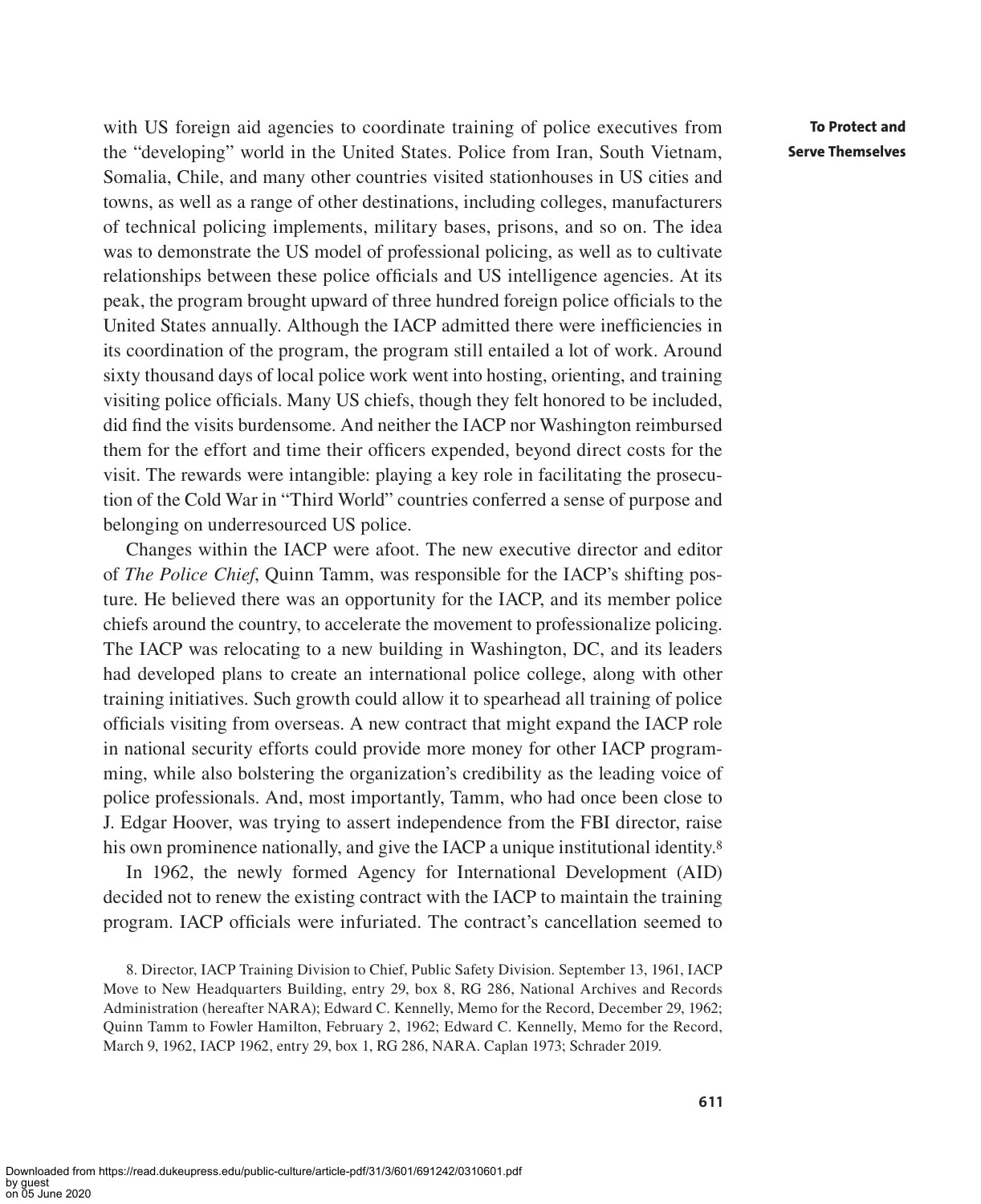be a setback for the organization at a crucial moment. AID had decided to build its own International Police Academy, rendering the IACP's planned international police college superfluous. The response of Tamm and the IACP's Training Division to the cancellation was petty. The IACP returned file cabinets to AID without the files in them, for example, claiming the files were now IACP property. Tamm sent letters to colleagues imploring them to support him and even interfere with future AID efforts. And he demanded a public explanation and apology from AID. Once the bitterness subsided, however, the experience proved useful. It turned out to be a rehearsal.9

## **Tamm's Take-Home Lessons**

The abrupt cancellation of the IACP's contract to facilitate foreign police training planted seeds that would blossom in the federal war on crime. Tamm, already deeply knowledgeable about law enforcement, gained experience in negotiating with intricate federal bureaucracies. Three aspects of the unraveling of the AID-IACP relationship stuck with him to shape how the IACP would advocate for the war on crime. First was the avoidance of external control. Tamm worried that AID might disburse funding to other institutions instead of the IACP, which could place civilians without policing expertise in positions to exercise influence over police. That never happened, but Tamm repeated this very concern a few years later when advocating federal anticrime legislation. Similarly, he and other IACP officials continually denounced civilian review boards (*Police Chief* 1963b, 1964; Murdy 1965). Deeply conservative senators who supported the legislation concurred with this inclination. North Carolina's Sam Ervin insisted to Tamm that a key legislative goal was avoiding a "federally directed and federally implemented program."10 One way to do so was not to give a direct oversight role to Attorney General Ramsey Clark, whom conservatives in Congress distrusted. Tamm himself made just such a request, despite his own politically cautious support of the administration.11 The cops' demand to avoid external control of policing produced

9. Sixth Meeting of the Interdepartmental Subcommittee on Police Advisory Assistance Programs, May 11, 1962; Johnson F. Munroe to Daniel Van Buskirk, March 19, 1963; Quinn Tamm to Ralph A. Butchers, January 11, 1963; Edward C. Kennelly to Byron Engle, March 4, 1963; Quinn Tamm to Byron Engle, December 17, 1962, IACP 1963, entry 29, box 1, RG 286, NARA.

10. US Senate, Hearings before a Subcommittee of the Committee on the Judiciary, July 22, 23, and 30, 1965, 89th Cong., 1st sess. (Washington, DC: Government Printing Office, 1965), 90.

11. Clark turned out to be in agreement with Tamm on the need to "rely on the expertise and the needs of the states and local communities," which "bear the heaviest burden of law enforcement." Tamm told President Johnson's aides that Clark was "the most sincere, the most intelligent and the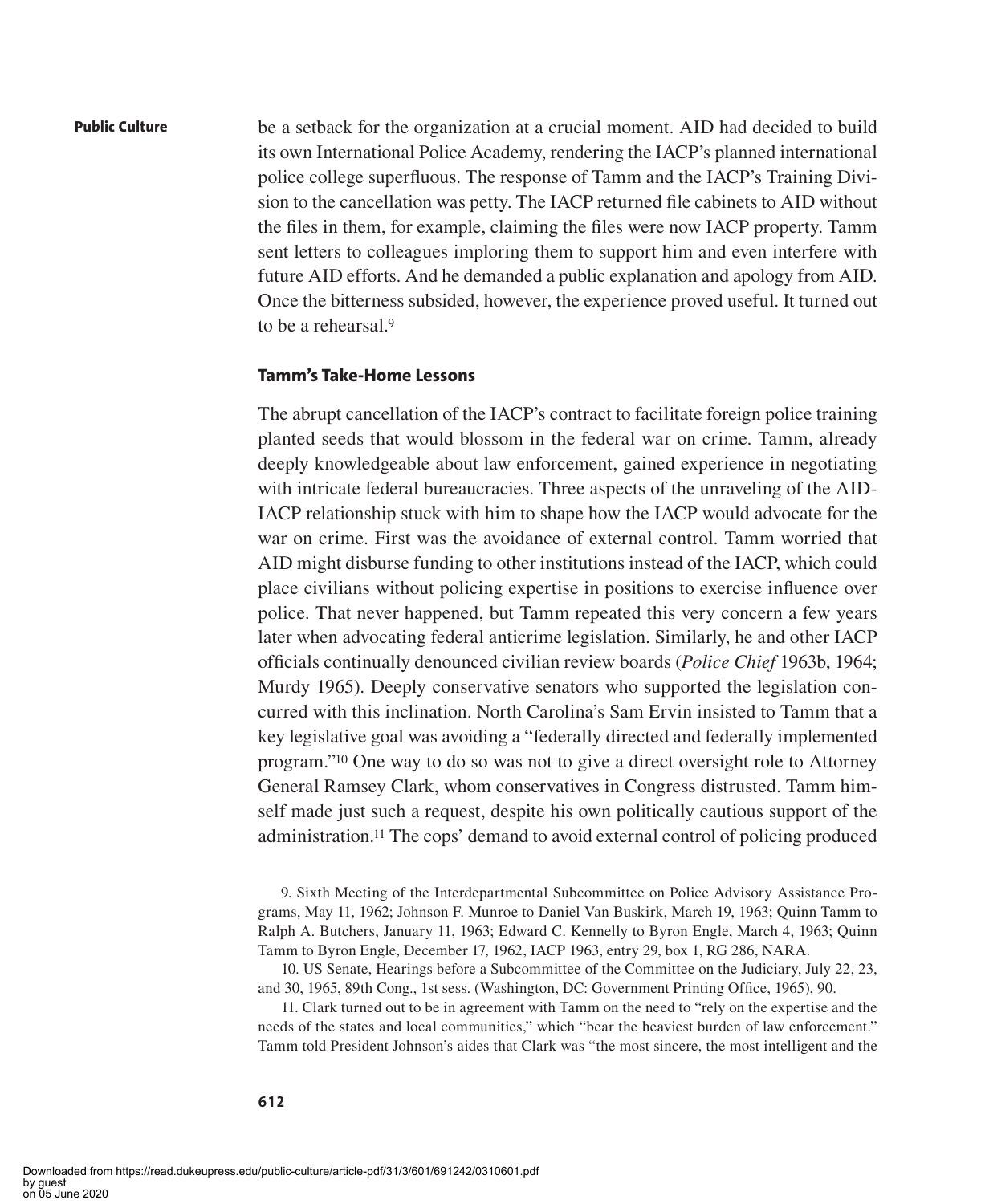the peculiar shape of the Omnibus Crime Control and Safe Streets Act of 1968, which created state planning agencies to determine how block grants would be distributed. The legislation empowered governors, who had not exhibited much desire to be so empowered and were even more susceptible to complaints from police than congressional representatives. Keeping federal oversight or democratic control out of the legislation would ultimately be gravely consequential for the transformation charted here. The protection of local autonomy and sanctioning of patrol discretion led to a lack of accountability that emboldened police politically.

 Second, Tamm recognized the power of Washington's purse. During the seven years of the IACP program for foreign police, multiple prominent policing experts realized that money from Washington might be a useful stimulant to local law enforcement, long hamstrung by the limited fiscal capacities of states and municipalities. Among these men—they were all men—were reformist chiefs with whom Tamm collaborated, including members of the executive board of the IACP. Herbert Jenkins of Atlanta, for example, was the most nationally prominent police chief from a southern state, and he became an important ally of the Johnson administration in its anticrime efforts. Jenkins had urged the IACP to complain up the AID ladder about the contract's cancellation, unaware that the foreign police assistance program was not answerable to the AID hierarchy but was nearly autonomous owing to its unique national security role. Nonetheless, this disposition suggests that the chiefs were becoming aware of their own leverage, political capacity, and power, particularly as elected officials across the political spectrum deemed police to be a bulwark against ongoing civil unrest among minoritized peoples.12

Third, beyond Washington, police executives recognized that private foundations could be useful in transforming policing. Already by 1959, policing experts working in networks affected by or adjacent to the AID-IACP relationship discussed ways to garner funding for the modernization of US policing that did not necessarily entail any foreign-affairs entanglement, such as from the Ford Founda-

most helpful toward local law enforcement" of the many attorneys general he had known in his thirty-seven-year career. Still, Tamm specifically asked Congress in open session to ensure that the attorney general "have the benefit and counsel of professional state and local police executives." Horace Busby to Marvin Watson, February 1, 1968, FG 135; White House Central File, box 186, Lyndon Baines Johnson Presidential Library, Austin, TX (LBJL); Department of Justice, *Law Enforcement Assistance, Part V*, Administrative History, box 3, LBJL, 4.

<sup>12.</sup> Excerpt from Minutes of the Meeting of the Board of Officers of the IACP, September 18, 1962, IACP 1963, entry 29, box 1, RG 286, NARA.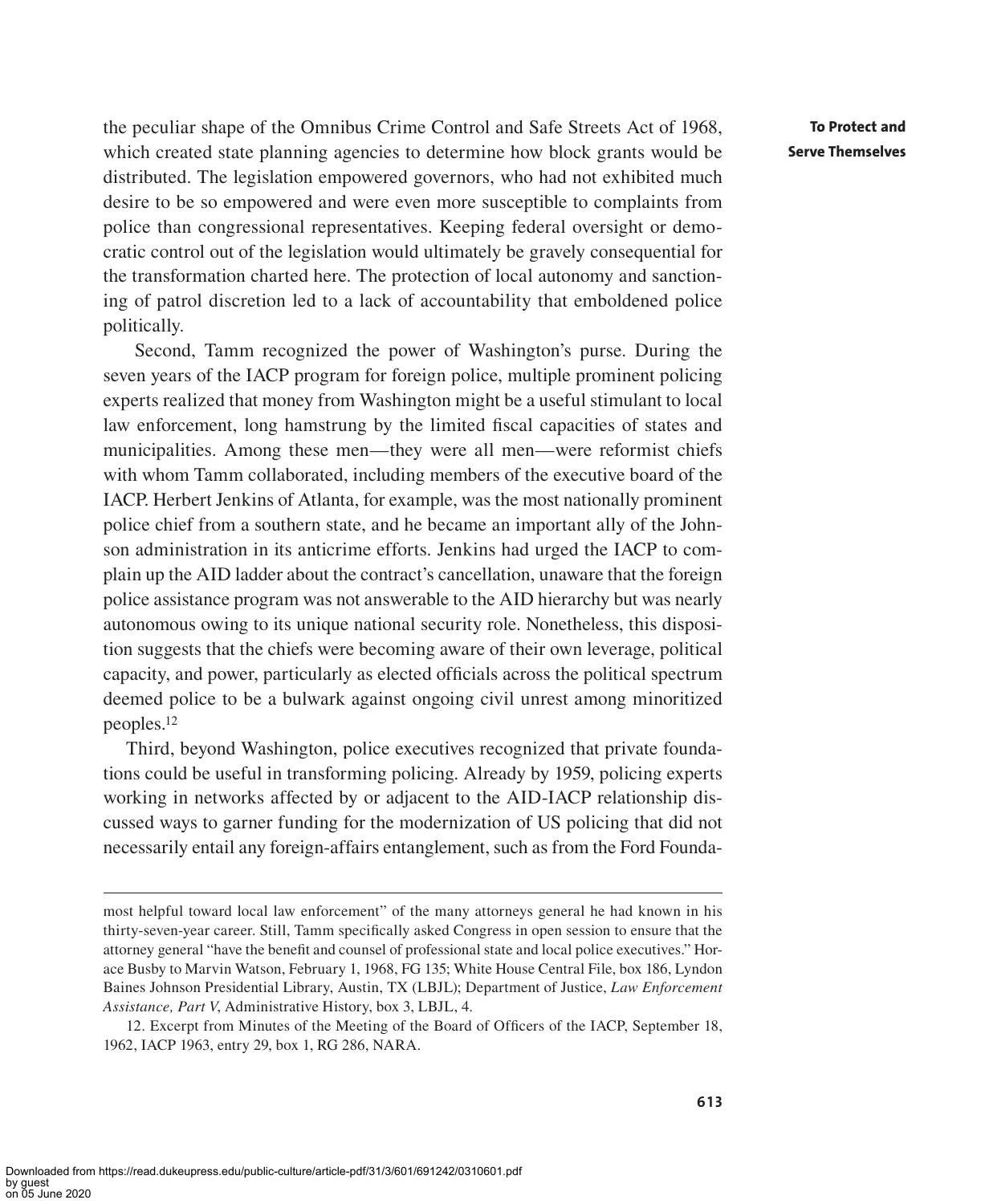tion. Shortly, exactly this type of foundation funding started to become available, with Ford granting \$1.46 million to the IACP, the Southern Police Institute, and two law schools. Ford and the IACP cosponsored a 1963 conference titled "Police Responsibility in Race Tension and Conflict," attended by police administrators from across the South. It included addresses by African American leaders Roy Wilkins and James Farmer along with several prominent law-enforcement figures. The IACP under Tamm's guidance led the charge to pursue private funding. In 1973, the Ford Foundation provided the seed funding for the Police Foundation, which became a competitor with the IACP that was not beholden to the demands of the chiefs and could focus solely on innovative research, some of which undermined reigning orthodoxies of the era of professionalization (Ford Foundation 1964; *Detroit Tribune* 1964; *Police Chief* 1963a; Murakawa 2014: 74–75; Schrader 2019). Altogether, avoiding external control, drawing on the federal purse, and relying on foundations would all become key planks of the war on crime. They also empowered police to become self-interested.

### **Crime Bills**

Although the 1960s closed with the election of a new president on a platform of "law and order," Richard Nixon's predecessor's support for a war on crime surprised many police themselves. Once active, this war effort created new opportunities for police to act in self-interested ways. At the decade's outset, few cops or legislators thought federal intervention into policing would be possible. Police were wary of change. They were skeptical of federal action, even in the name of improving the policeman's lot. Many police officers could not easily disentangle new civil rights legislation, which seemed to intrude on local prerogative, from other forms of attention from liberals in Washington. Nevertheless, under the sway of prominent social scientists and jet-setting police reformers, the Johnson administration (1963–69) was poised to act. Urban unrest in northern cities in the summer of 1964 proved the necessity of upgrading police capabilities (Hinton 2016). But on what terms? The IACP's membership "wanted more men and equipment—not studies and innovative programs." Members even criticized the new Law Enforcement Assistance Act by issuing a resolution because the federal government seemed to be going too far, placing its coarse hands on the shoulders of municipal cops (ACIR 1977: 10). Tamm saw things differently. In the pages of *The Police Chief*, he rebuked the membership for passing this resolution. Soon the OLEA awarded the IACP \$800,000 in grants (\$6.4 million in 2018), with more to come. Tamm knew he had made the right decision.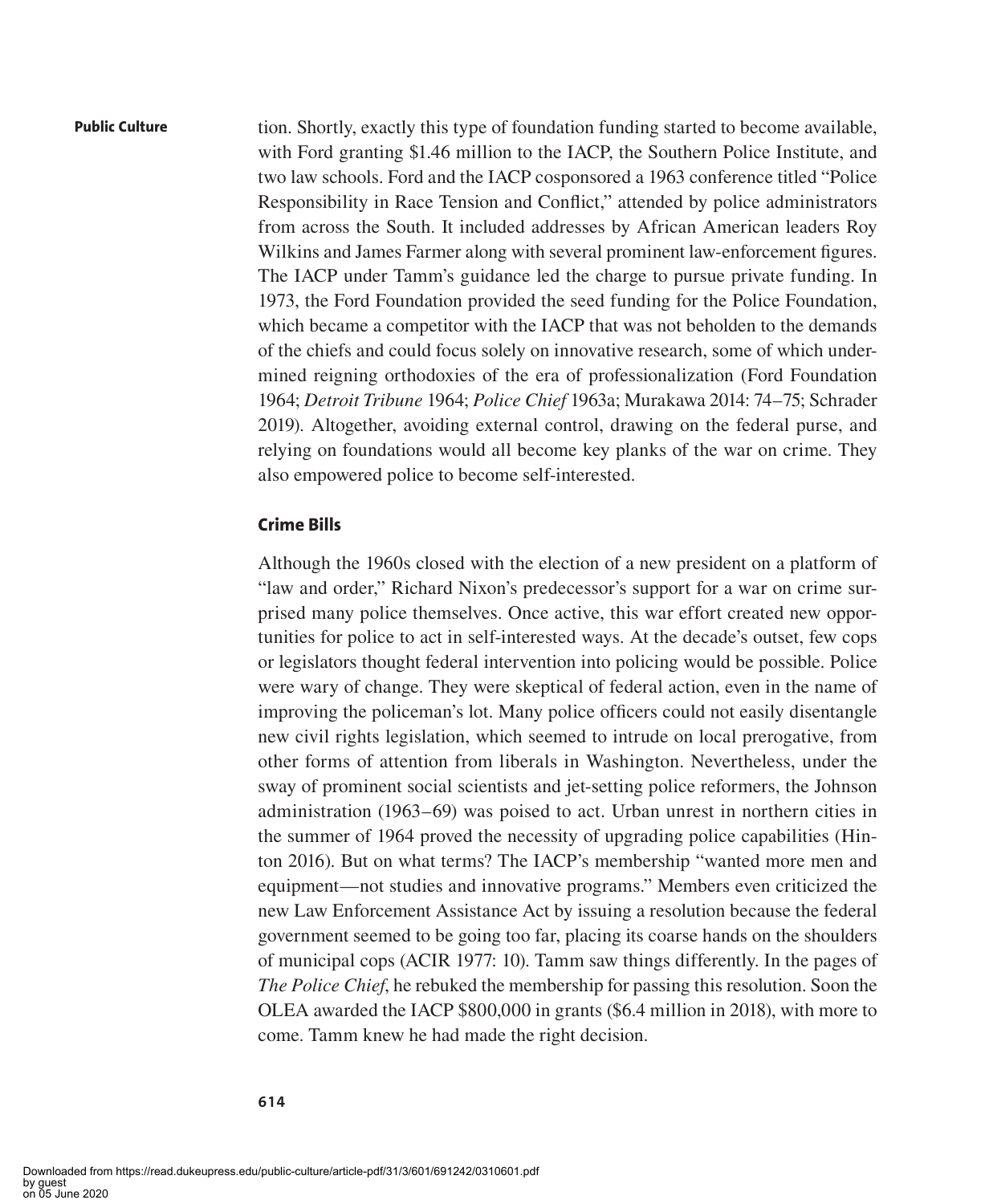The availability of federal money changed the attitudes of IACP members. The OLEA in effect created a constituency that would defend federal funding for law enforcement, even though the legislation was designed to foster research and reform. IACP leaders were genuine in their belief that funding for research and reform would diminish crime and raise the stature of the police. But that was beside the point. The incentive to support federal funding now existed, regardless of its use. When Congress lessened appropriations for the OLEA in 1966, Tamm used his acid tongue, usually reserved for supposed communists, to attack legislators for their malfeasance (Lewis 1965; *New York Times* 1966; Caplan 1973). He hoped a much bigger anticrime bill was in the works. To indicate the two-way, mutually beneficial relationship between Johnson's anticrime push and the IACP's demands, the president spoke at the IACP annual meeting in 1967. Within a year, Congress passed a bill that used block grants and lodged control of the LEAA's planning dimensions with state-level agencies controlled by governors. It was an inefficient system. But the IACP came to benefit from discretionary spending in Washington, under the Safe Streets Act's provisions.

Becoming voracious, the IACP continued to lobby. The effort was not without dangers. The organization risked its own tax-exempt status through aggressive lobbying at a time when such activity was considered unseemly for nonprofit entities. By accepting the risk and winning its actual demands, the IACP helped pave a path toward such self-interested lobbying by other similar organizations. When funding for the LEAA came up for renewal in 1970, again Tamm and the IACP were ready to offer "strong support" for the federal effort. This support helped dramatically expand a program that was widely considered in Washington not to have gotten off to an efficacious start. Notably, Tamm did not agree with prevailing criticisms of the LEAA, which pointed to the inefficiencies of the block grant system and the tendency of this system to shower funding on areas outside the major cities, away from the hotspots of crime. Instead, he savvily concurred with the thrust of the block grant system by arguing that a modification that might direct funds toward the big cities in a more focused manner would only "dislocate" crime from "the central city into the suburban environs."13 Not only did this argument resonate with racist fears of Black crime spreading from beyond cities into growing white-flight bedroom communities, it tried to ensure that smalltown IACP-member chiefs would still have a shot at securing some funding from

<sup>13.</sup> Statement of Quinn Tamm, Executive Director, IACP, March 17, 1970; Hearings before Subcommittee No. 5 of the Committee on the Judiciary, House of Representatives, 91st Cong., 2nd sess., 820–21.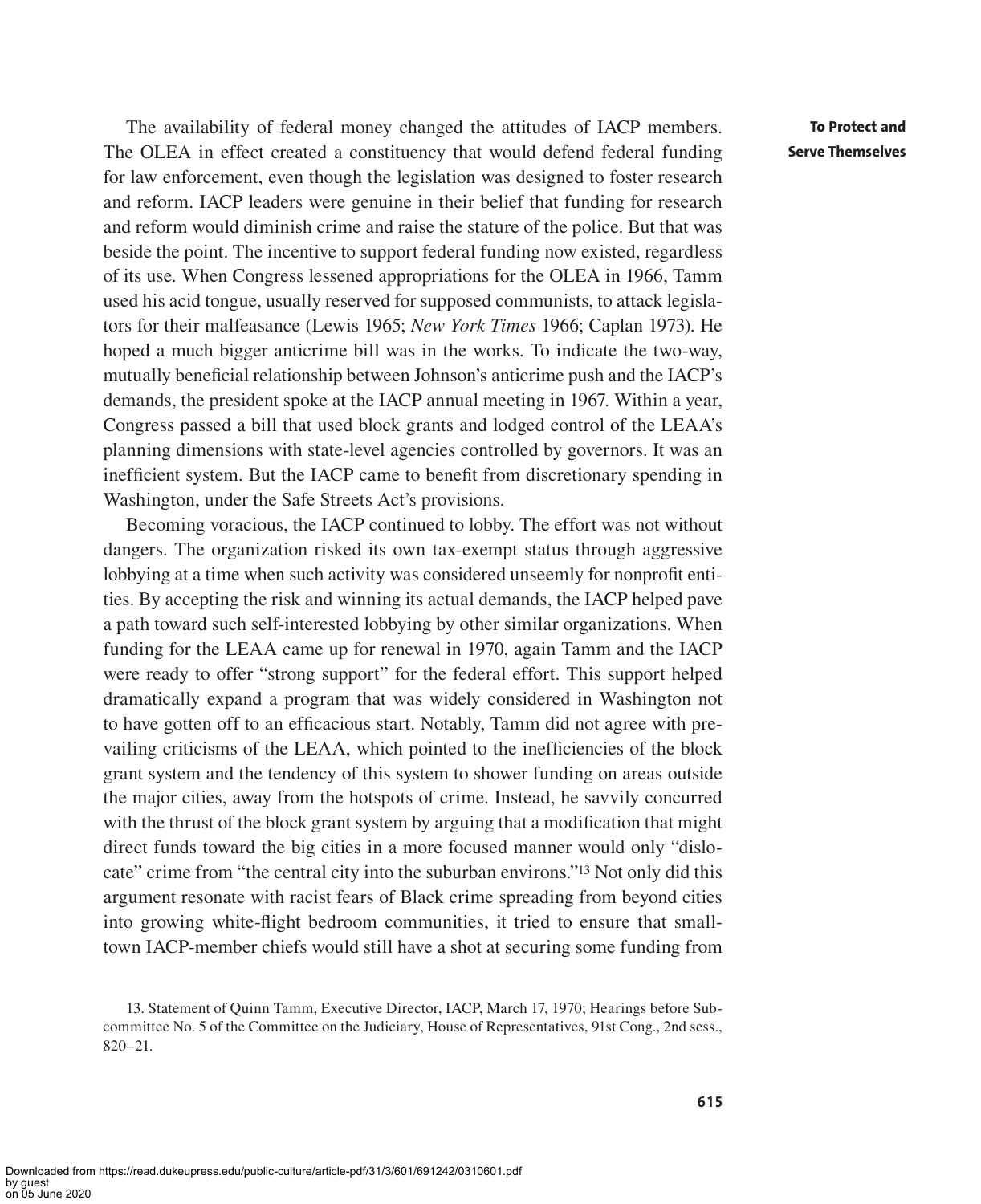LEAA grants, particularly if they were proactive and innovative. Most importantly, Tamm also asked Congress to rewrite the law to allow discretionary LEAA funding to be awarded to private-sector projects directly so that private nonprofit organizations like the IACP might be able to win such funding without subcontracting through a public unit. It was an arcane request that was not fulfilled until the 1973 renewal of the legislation. Previously, private organizations needed to be included in state-level criminal-justice planning grants or they could be awarded funds through the LEAA's in-house research institute. As the amount of money the LEAA distributed on a discretionary basis grew, from \$4.35 million in 1969 to \$87.9 million in 1973, the range of recipients expanded (LEAA 1973). J. Edgar Hoover's death in 1972, moreover, created new breathing room and possibilities within law enforcement nationally. With legislative change, the door opened to a much greater private-sector role in expanding the criminal-justice sector, effectively creating a self-interested lobby that worked parallel to law-enforcement officials in government. It was also independent from the direct police function of the state. A revolving door opened, as the ideological and practical valorization of the private sector gained a foothold within the criminal-justice system.

#### **Chief versus Chiefs**

By the early 1980s, the criminal-justice landscape was shifting. The new, internally directed logic of policing had not quite coalesced, but the professionalizer generation of the 1960s was being eclipsed. Tamm had retired from his position with the IACP. The LEAA was on life support by the end of President Jimmy Carter's administration (1977–81), with some modifications to the governing legislation under his watch but no radical shifts. Congress finally pulled the plug in 1982. Crime remained a pressing political problem at local levels, but because Carter rarely spoke of it, his administration lavished little attention on federal anticrime efforts. President Ronald Reagan (1981–89) addressed the IACP annual meeting in 1981, and high-level officials from his administration tried to draw attention to the problem of drugs at the next year's annual meeting. With the support of the IACP, Reagan exercised a pocket veto of crime-related legislation passed by Congress in 1982 that, among other goals, was to create a new federal "drug czar." (In 1988 he signed legislation that did create a drug czar position.)

Meanwhile, a dispute roiled police executives. Although not a fight between executives and rank and file, it emblematized the division between proactive professionalizers and those who wanted to be left alone, simmering since the 1960s. At its center was Patrick V. Murphy, a top OLEA official in the 1960s and then the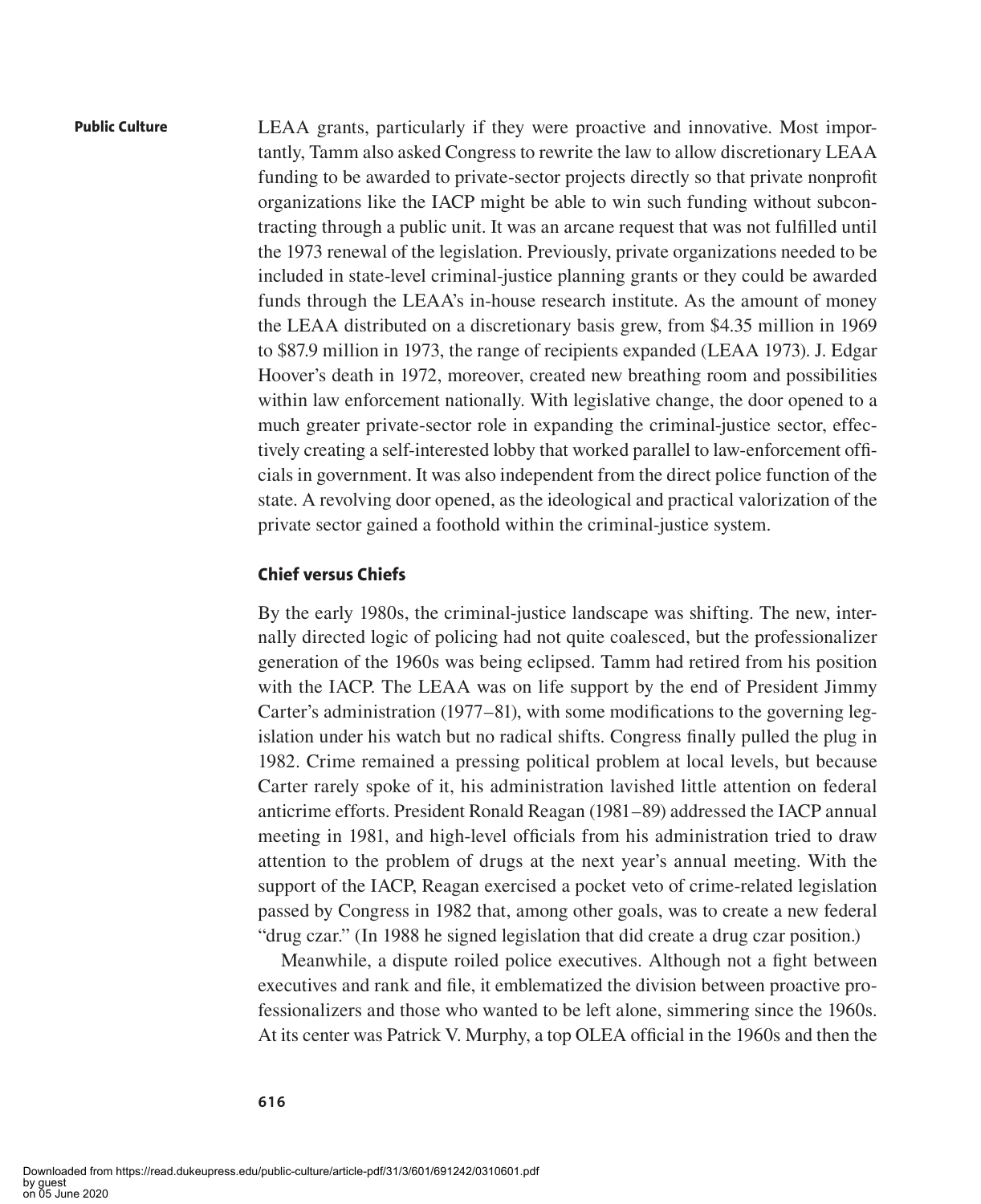commissioner of the New York Police Department. In 1973, Murphy became the president of the Police Foundation. This organization funded disruptive research and questioned prevailing orthodoxies. Although Murphy was a consummate reformer and professionalizer, the Police Foundation's research, such as the wellknown Kansas City Patrol Experiment, overseen by George Kelling, came to upend shibboleths of professionalized policing. Murphy publicly criticized racism among police officers, and under his leadership the Police Foundation helped create additional professional organizations, like the Police Executive Research Forum and the National Organization of Black Law Enforcement Executives. The former was a top-echelon advisory group of law-enforcement elites that would come to have the ear of policy makers, without any accountability to a membership. These moves heightened tensions within the profession.

Murphy's outspoken approach earned him enemies. In New York City, as commissioner, he faced a five-day wildcat strike by as much as 85 percent of the force in January 1971. In August 1972, he instituted a new policy on the use of deadly force only in defensive situations, which was supposed to replace the customary fleeing felon posture—which allowed police to shoot suspects in the back. In 1980, he attempted to get the IACP to adopt an analogous defensive policy. He failed miserably. The membership reaffirmed its commitment to the outdated fleeing felon approach.14 Already in 1978 Murphy had excoriated the "stranglehold" of small-town chiefs on the IACP, complaining that their "needs, fears and level of attainment and education . . . predominate in setting" its "priorities and tone" (Henry 1978). How to divvy LEAA funds was the question. The IACP, in his view, pushed for too much money to go to relatively pacific small towns. Murphy's Police Foundation, like the Police Executive Research Forum that he was addressing, was not beholden to conservative small-town chiefs. But these comments came back to haunt him, not only derailing his attempt to get the IACP on board with a global limit on discretionary use of deadly force, but in 1982 leading the censorious IACP to expel him from its member rolls.

This expulsion indicated how both Tamm and Murphy—and, by extension the professionalizers—were losing their grip on the profession. The two had been allies for over a decade. Tamm defended Murphy, calling the episode "shabby" and "outrageous" (UPI 1982; Herbers 1982). He also decried the attempt to impose "conformity" among IACP members—exactly what he had tried to do a decade and a half earlier in the effort to push passage of federal anticrime legislation.

<sup>14.</sup> The Supreme Court's 1985 decision in *Tennessee v. Garner* held that deadly force cannot be used against unarmed fleeing felony suspects. The ruling's effects have been negligible.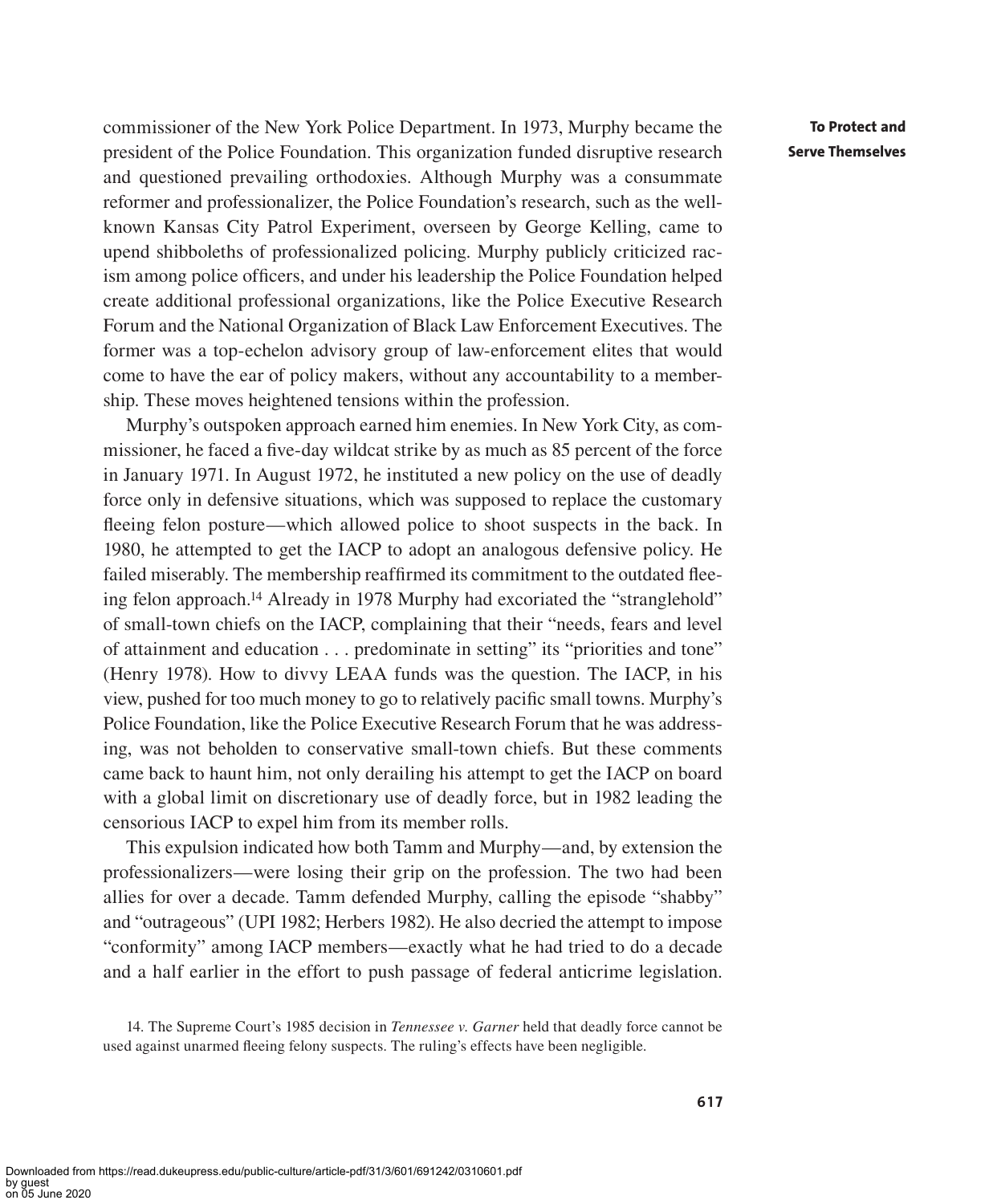Although Murphy may have been correct to identify a geographic divide within the IACP, he miscalculated how committed the organization was to garnering widespread political support and rejecting criticism. The battle was not only over how best to spend federal funds; it was over how the police as a unit would be treated. In the past, the thinking was that greater resources would lead to respect for the police. Now the police would wield respect like a pistol in a stickup. The IACP in 1982 used its annual meeting to urge greater federal spending, invoking familiar specters, like communism, and relatively new ones, like drugs. Proudly, one IACP member reflected on changing public perceptions of the profession: "We used to be 'no good, rotten pigs'" (Harris 1982). The new esteem cops garnered was the result of professionalization, but esteem alone was insufficient. They needed money more than legitimacy. Neither protesters in the streets nor longtime members like Murphy could apply derogatory labels by the 1980s, went the thinking, if Reagan would allow more funding to become available. And soon he did. Reagan pushed Congress to pass an extensive new federal crime bill to his liking in 1984, which redesigned the law-enforcement assistance program and included provisions to expand asset forfeiture and standardize sentencing. The former would incentivize a range of law-enforcement activities that had little to do with crime control.

#### **Making Money Moves**

By Bill Clinton's presidency (1993–2001), the IACP had overcome some of the rifts among police executives that characterized the preceding two decades. In the 1990s, the IACP mobilized its membership to act in directly political ways. It created a legislation committee to monitor laws that might affect expenditures for law-enforcement agencies and lobby state and federal officials. Further, *The Police Chief* started featuring a monthly "Legislative Alert" section. A "Congressional Update" sometimes accompanied the section, offering a tabular listing of roll-call votes in Congress on legislation of concern to IACP members. This direct monitoring of the voting records of elected officials illustrates a shift: not only was the IACP trying to shape anticrime legislation, it was trying to make elected officials accountable to police, rather than the other way around. IACP president Sylvester Daughtry, Jr. (1994), described his goal as increasing the IACP's visibility. He felt he had been successful, with press appearances and "the presence of the association's leadership at numerous meetings and press conferences" with Clinton, the vice president, the attorney general, and the FBI director. The posi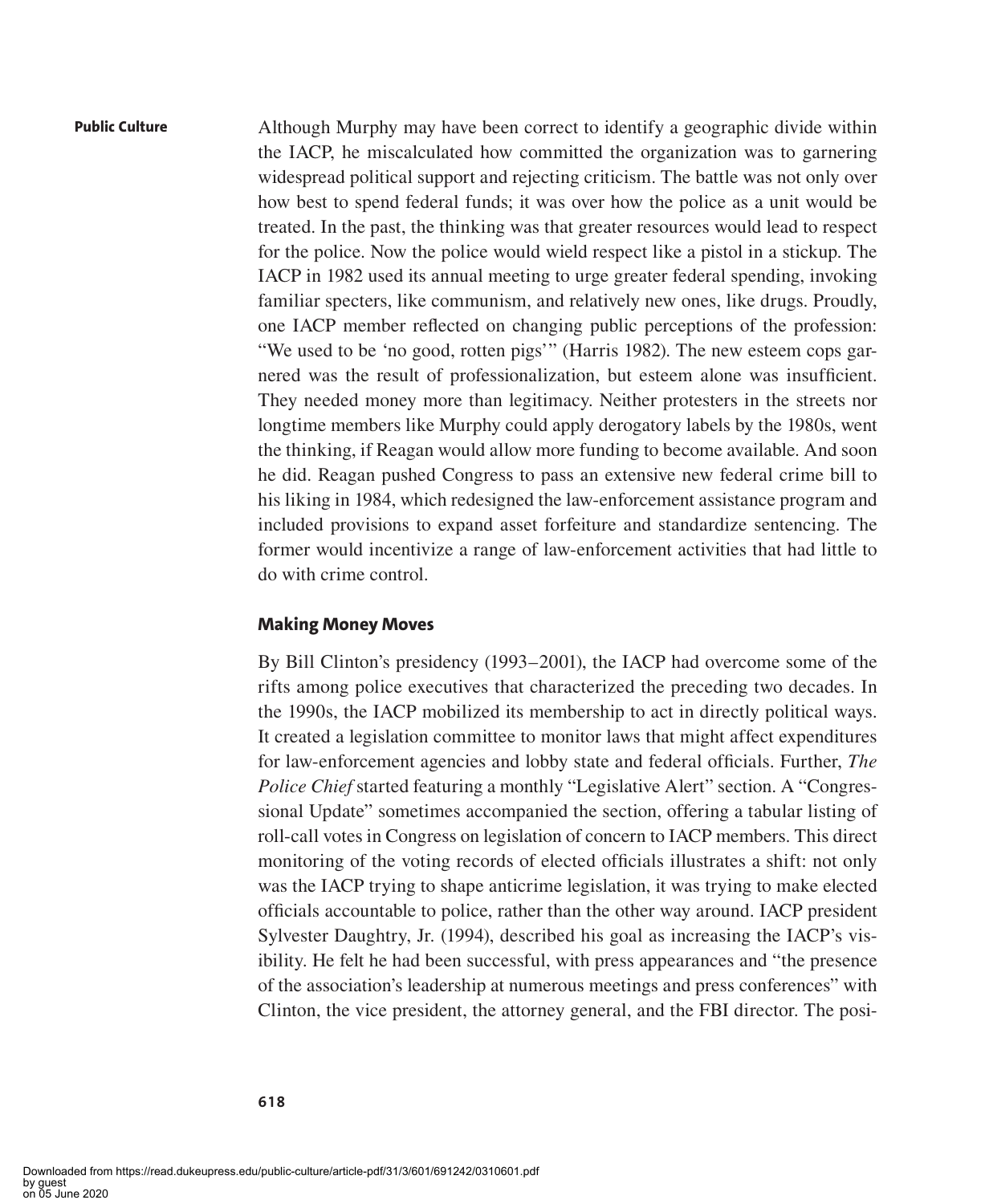tions of the IACP and the Clinton administration on crime policy were becoming virtually indistinguishable.

Like Johnson and Reagan, Clinton addressed the IACP's annual meeting to speak about his signature anticrime push. Yet the two prior presidents came to the IACP seeking support for their efforts. The timing of the 1994 Violent Crime Control and Law Enforcement Act differed. Clinton addressed the IACP immediately after its passage, discussing how funds were already being disbursed within two weeks of the beginning of the fiscal year. He informed the assembled chiefs of the benefits they would reap from the new legislation. Clinton departed the meeting with an IACP baseball jacket emblazoned with the words "America's Chief" on the back, unthinkable for Lyndon Johnson, who painstakingly avoided the appearance of federal control over local police. Three decades of federal efforts, however, had allayed police chiefs' and doctrinaire conservatives' fears that federal funding would come with strings attached. By 1994, the legislation provided \$8.8 billion for hiring new cops, an entailment all the prior crime bills avoided. In fact, municipalities with populations under fifty thousand, once the most reluctant to back federal expenditures because of worries about loss of prerogative, would now receive fast-tracked funding through a simplified application process that did not require a trained grant writer (Kime 1994; Kenworthy 1994). The legislation created its own constituency whose thirst for resources would be difficult to slake.

## **Conclusion**

Historians and political scientists have recently demonstrated the importance of the federal government in fostering aggressive and expansive policing and incarceration in the United States since the 1960s (Hinton 2016; Murakawa 2014). But lower-scale police were not simply recipients of imperatives from Washington. They also became active and self-interested agents of their own destiny by organizing and reorganizing. This article has described the federal relationship with lowerscale governing units as mediated by organizations that allow extrajurisdictional cohesion and political power, particularly the IACP. It has also argued that this mediation has itself transformed in purpose over time. Without this perspective, it becomes impossible to explain how the two greatest crises involving police in the past half-century—the "civil disorders" of the 1960s and Black Lives Matter led to such divergent outcomes, with professionalization efforts in the past and their repudiation in the present.

To assume that the federal government could transmit its dictates to the local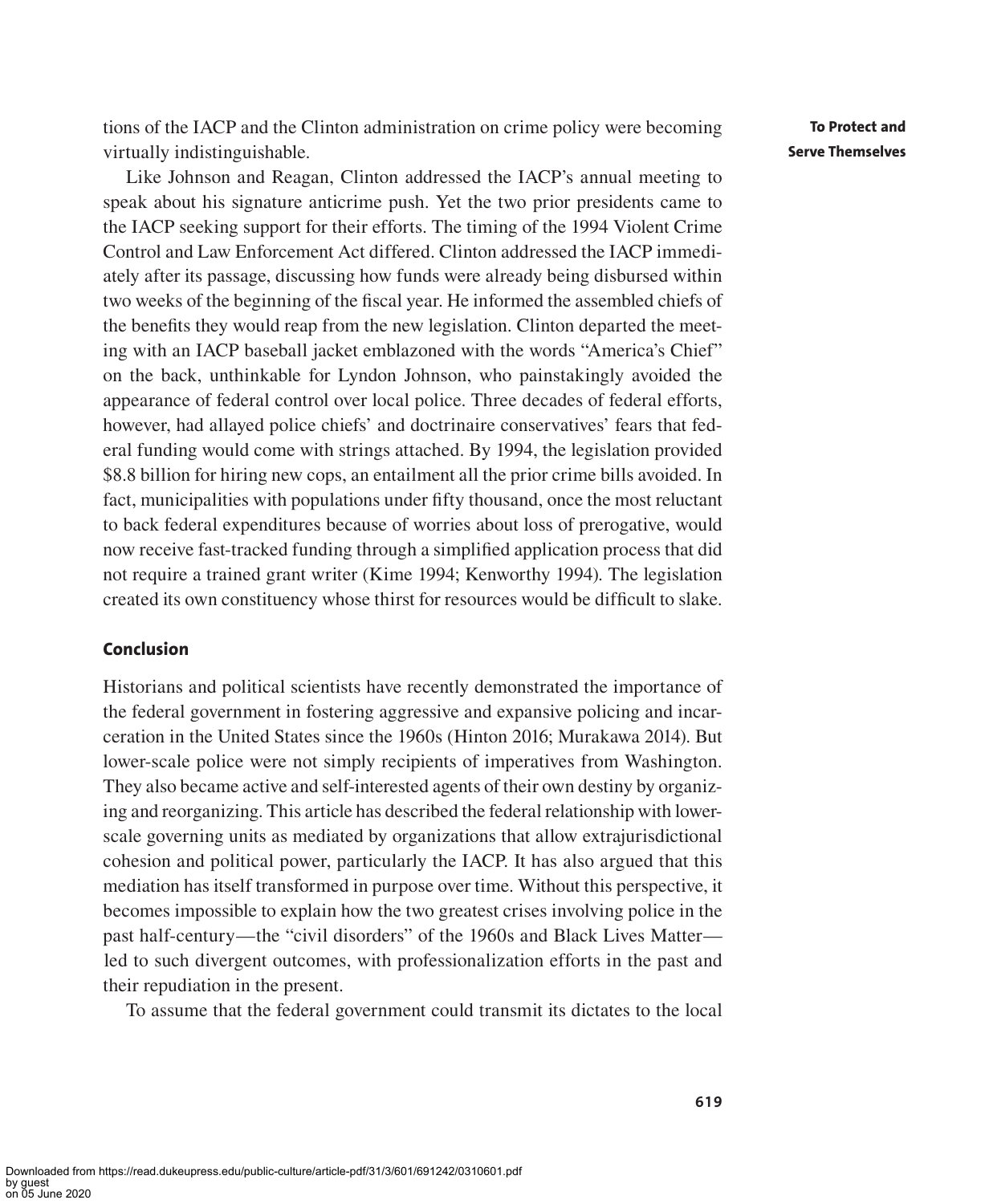level without passing through a mediating institution is to revert to an unsupportable view of law enforcement as neutral and inert. Instead, law enforcement, and particularly policing, as this article demonstrates, is a polyglot institution that has a specific materiality and identifiable interests—and cleavages around those interests. These interests have been mutable, relationally shifting in response to exogenous transformations and propelling endogenous transformations. Among the exogenous transformations has been the availability of funding from the federal government, which spurred the increase of available funding from state governments. Since the 1990s, police have been remarkably successful in promoting an exception to fiscal austerity. This position was not inherent but had to be developed through intensive efforts to organize police politically into an institution with leverage. Elected officials hailed police as political actors by answering political support with fiscal outlays. But now elected officials are increasingly beholden to police, who make demands that have little to do with their working conditions or the reality of the crime or terrorism they are called on to fight. Strangely, the only restraint on the political power of police today seems to be the growing divergence between police executives, who typically serve at the pleasure of elected officials and thus are responsible for producing measurable results, and the rank and file, who answer to no one but themselves. As one result, US citizens have little official information on the numbers of people police kill. Rather than submitting to oversight, what police seek is the continual endowment of their sector with resources. It is a profiteering outlook, attached to a capacity for organization, that deserves its own analytic attention, separate from the way police protect and serve social conditions amenable to capital accumulation. A critique of policing that fails to address this specific institutional materiality is destined to fail politically in its quest to shrink the power of police.

### **References**

- Abbott, Andrew. 1988. *The System of Professions: An Essay on the Division of Expert Labor*. Chicago: University of Chicago Press.
- ACIR (Advisory Committee on Intergovernmental Relations). 1977. *Safe Streets Reconsidered: The Block Grant Experience 1968–1975*. Washington, DC: ACIR.
- Armenta, Amada. 2017. *Protect, Serve, and Deport: The Rise of Policing as Immigration Enforcement*. Oakland: University of California Press.
- Bittner, Egon. 1978. "The Rise and Fall of the Thin Blue Line." *Reviews in American History* 6, no. 3: 421–28.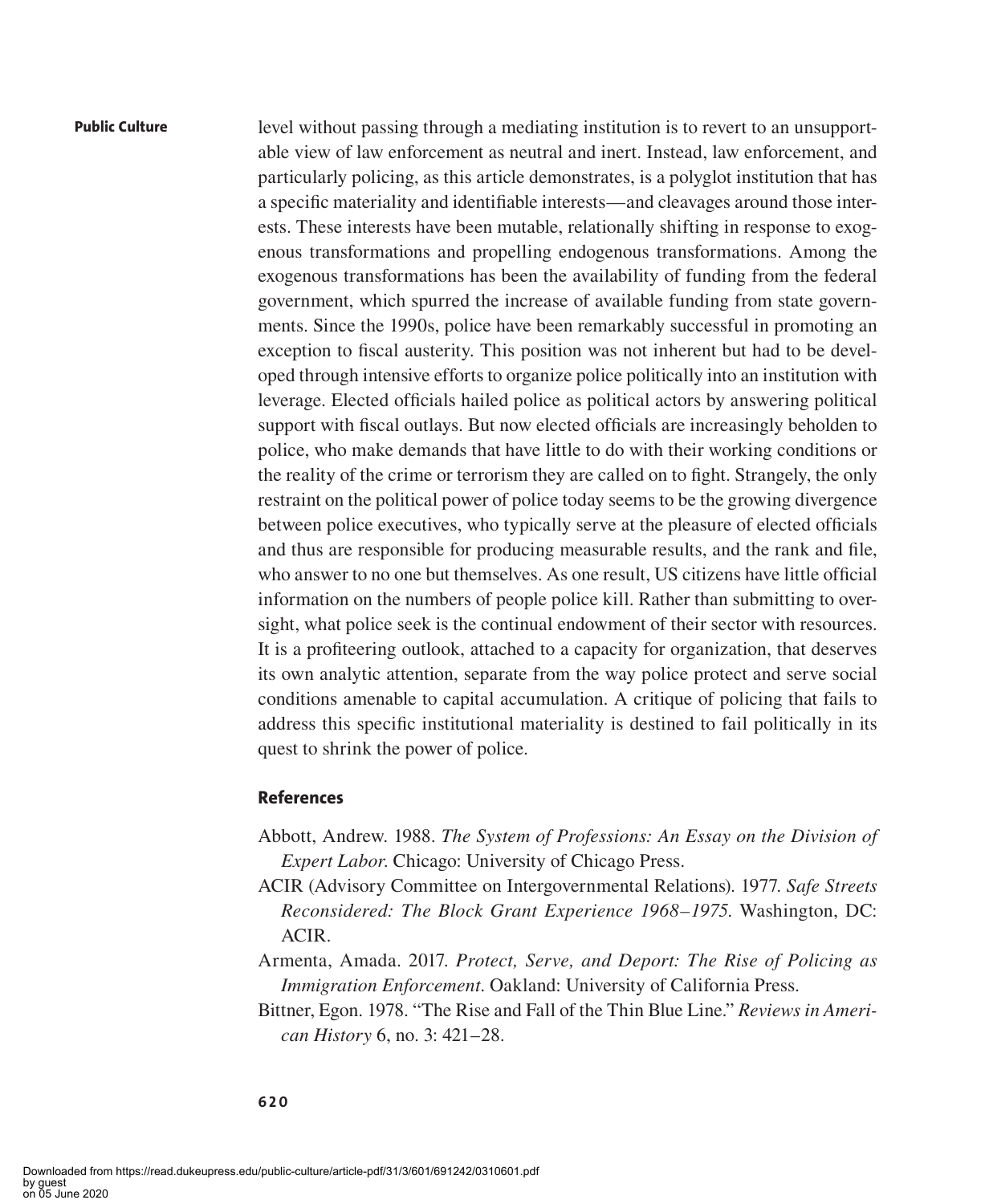- Brenner, Neil. 2009a. "Open Questions on State Rescaling." *Cambridge Journal of Regions, Economy and Society* 2, no. 1: 123–39.
- Brenner, Neil. 2009b. "A Thousand Leaves: Notes on the Geographies of Uneven Spatial Development." In *Leviathan Undone? Towards a Political Economy of Scale*, edited by Roger Keil and Rianne Mahon, 27–49. Vancouver: University of British Columbia Press.
- Brown, Michael K. 1988. *Working the Street: Police Discretion and the Dilemmas of Reform*. New York: Russell Sage.
- Caplan, Gerald. 1973. "Reflections on the Nationalization of Crime, 1964–1968." *Law and the Social Order* 3: 583–635.
- Cox, Kevin R. 2009. "'Rescaling the State' in Question." *Cambridge Journal of Regions, Economy and Society* 2, no. 1: 107–21.
- Daughtry, Sylvester Jr. 1994. "The Year in Review." *The Police Chief*, October. 6.
- *Detroit Tribune*. 1964. "Efforts to Improve Criminal Justice at the Starting Point." July 11.
- Fassin, Didier. 2013. *Enforcing Order: An Ethnography of Urban Policing*. Malden, MA: Polity.
- Fogelson, Robert. 1977. *Big-City Police*. Cambridge, MA: Harvard University Press.
- Ford Foundation. 1964. *Annual Report: October 1, 1963 to September 30, 1964*. New York: Ford Foundation.
- Gentel, William D., and Martha L. Handman. 1980. *Police Strikes: Causes and Prevention*. Washington, DC: Government Printing Office.
- Harring, Sidney L. 1983. *Policing a Class Society: The Experience of American Cities, 1865–1915*. New Brunswick, NJ: Rutgers University Press.
- Harris, Art. 1982. "Lack of Crime-War Funds Deplored." *Washington Post*, November 19.
- Harvey, David. 1989. "From Managerialism to Entrepreneurialism: The Transformation in Urban Governance in Late Capitalism." *Geografiska Annaler B* 71, no. 1: 3–17.
- Henry, Neil. 1978. "Police Unit Head Blasts Rival Group." *Washington Post*, November 8.
- Herbers, John. 1982. "Murphy Assailed by Police Chiefs." *New York Times*, July 8.
- Herbert, Steve. 1996. *Policing Space: Territoriality and the Los Angeles Police Department*. Minneapolis: University of Minnesota.
- Hinton, Elizabeth. 2016. *From the War on Poverty to the War on Crime: The*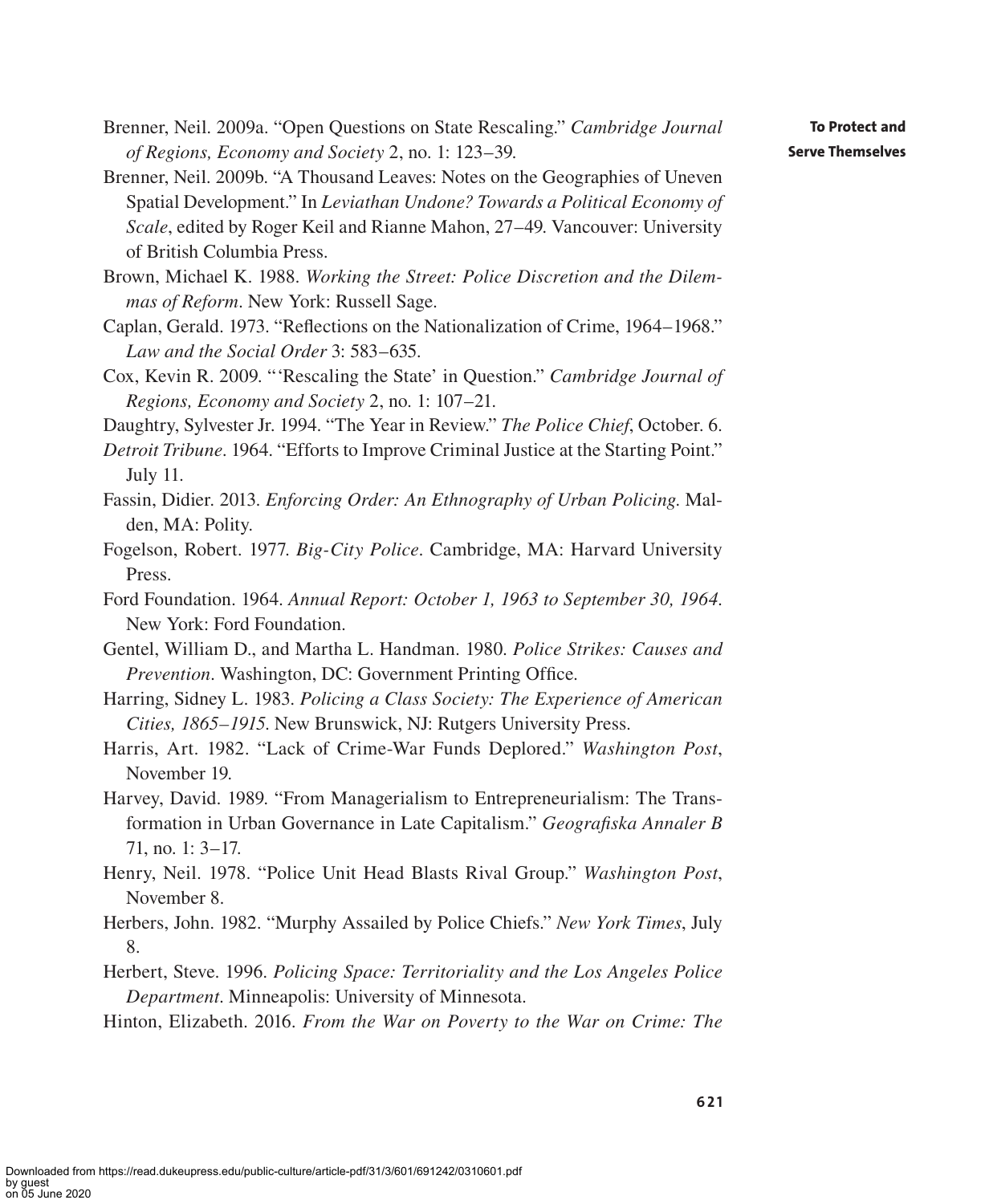- *Making of Mass Incarceration in America*. Cambridge, MA: Harvard University Press.
- Kelling, George L., and Robert B. Kliesmet. 1971. "Resistance to the Professionalization of the Police." *The Police Chief*, May, 30–39.
- Kenworthy, Tom. 1994. "Clinton Crime Speech Gets Warm Greeting." *Washington Post*, October 18.
- Kime, Roy Caldwell. 1994. "Distribution of COPS Monies Well Underway." *The Police Chief*, December. 8–9.
- LEAA (Law Enforcement Assistance Administration). 1973. *1973: LEAA Activities July 1, 1912 to June 30, 1973*. Washington, DC: LEAA.
- Lewis, Alfred E. 1965. "Top Police Aide Assails Civil Rights Disorders." *Washington Post*, October 8.
- Miller, Byron. 2009. "Is Scale a Chaotic Concept? Notes on Processes of Scale Production." In *Leviathan Undone? Towards a Political Economy of Scale*, edited by Roger Keil and Rianne Mahon, 50–66. Vancouver: University of British Columbia Press.
- Murakawa, Naomi. 2014. *The First Civil Right: How Liberals Built Prison America*. New York: Oxford University Press.
- Murdy, Ralph G. 1965. "Is There a Board in Your Future?" *The Police Chief*, June. 10–12.
- *New York Times*. 1966. "Legion Is Warned of 'War' in the Streets." August 28.
- Peck, Jamie. 2012. "Austerity Urbanism." *City: Analysis of Urban Trends, Culture, Theory, Policy, Action* 16, no. 6: 626–55.
- Peirson, Gwynne Walker. 1977. "An Introductory Study of Institutional Racism in Police Law Enforcement." PhD diss., University of California, Berkeley.
- *The Police Chief*. 1963a. "Southern Police Institute Holds Conference for Southern Chiefs." June, 10–11.
- *The Police Chief*. 1963b. "They Spoke to the Mayors." August. 18–22.
- *The Police Chief*. 1964. "The Civil Rights Act of 1964—Implications for Law Enforcement." September. 8–9.
- Poulantzas, Nicos. (1978) 2000. *State, Power, Socialism*, translated by Patrick Camiller. New York: Verso.
- President's Task Force on Twenty-First-Century Policing. 2015. *Final Report of the President's Task Force on Twenty-First-Century Policing*. Washington, DC: Office of Community Oriented Policing Services.
- Schrader, Stuart. 2017. "More than Cosmetic Changes: The Challenges of Experiments with Police Demilitarization in the 1960s and 1970s." *Journal of Urban History*. doi.org/10.1177/0096144217705523.